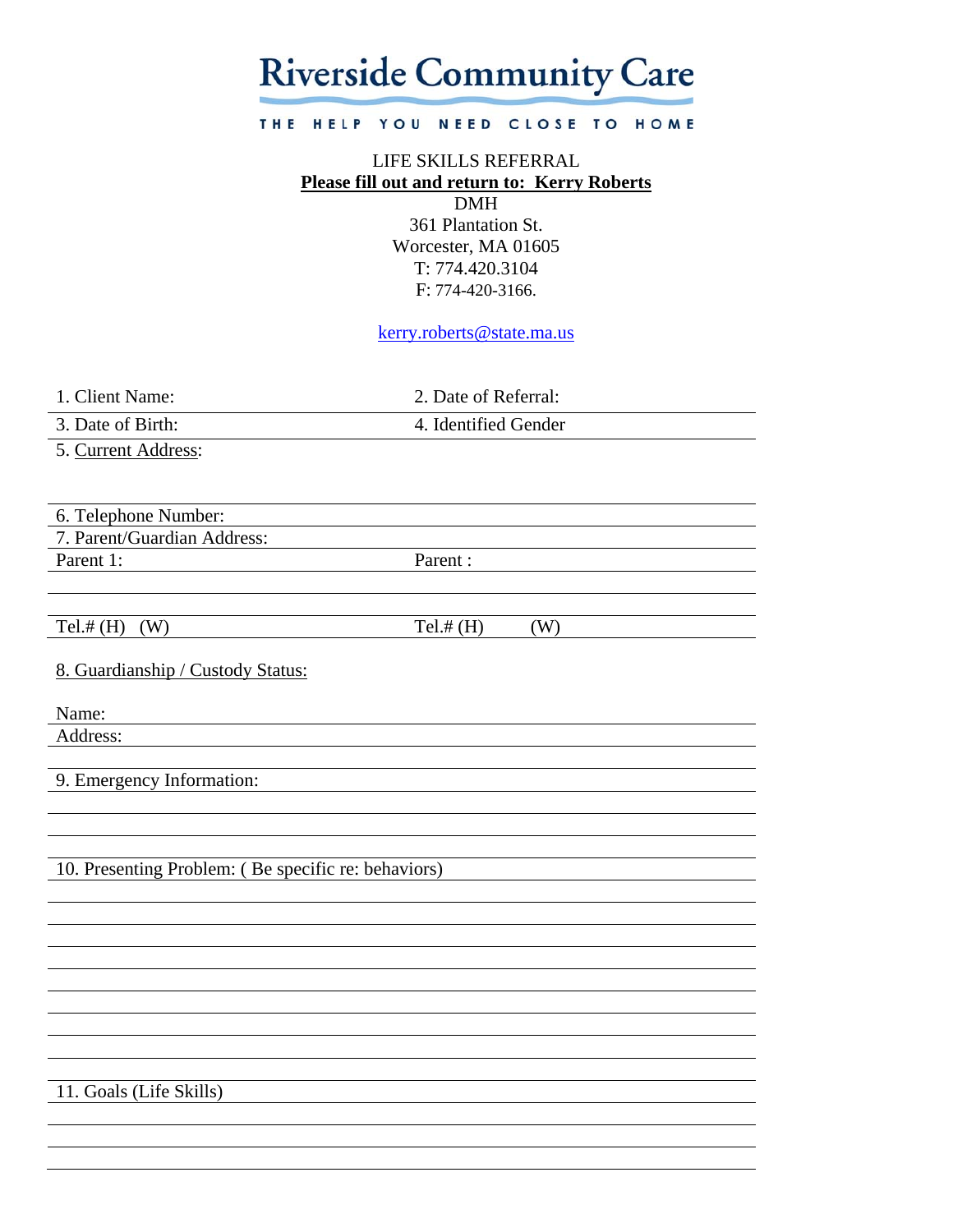# **Riverside Community Care**

THE HELP YOU NEED CLOSE TO HOME

| Other                                                       |     |                          |                            |
|-------------------------------------------------------------|-----|--------------------------|----------------------------|
|                                                             |     |                          |                            |
| (Please check appropriate Entitlement)<br>12. Entitlements: |     |                          |                            |
|                                                             |     |                          |                            |
| GRF (General Relief)                                        | ( ) | <b>AFDC</b>              | ( )                        |
| SSI (Social Security Income)                                |     | Other(Please Define)     |                            |
|                                                             |     |                          |                            |
| 13. Education:                                              |     |                          |                            |
| Grade:                                                      |     | School:                  |                            |
| Town:<br>Date of IEP:                                       |     | Date of CORE Evaluation: |                            |
|                                                             |     |                          |                            |
| 14. Psychiatric Hospitalizations:                           |     | Total Number:            |                            |
| Hospital (Most Recent)<br>Date                              |     |                          | Reason for Hospitalization |
|                                                             |     |                          |                            |
|                                                             |     |                          |                            |
|                                                             |     |                          |                            |
|                                                             |     |                          |                            |
|                                                             |     |                          |                            |
|                                                             |     |                          |                            |
| 15. Out – Home – Placements:                                |     |                          |                            |
| Placement                                                   |     | Date                     |                            |
|                                                             |     |                          |                            |
|                                                             |     |                          |                            |
|                                                             |     |                          |                            |
| 16. DSM Diagnosis:                                          |     |                          |                            |
|                                                             |     |                          |                            |
| Date:                                                       |     | Where From:              |                            |
| Code                                                        |     | Diagnosis                |                            |
|                                                             |     |                          |                            |
|                                                             |     |                          |                            |
|                                                             |     |                          |                            |
|                                                             |     |                          |                            |

# 17. Symptomatology:

History of any of the following:  $(c = Currently, H = History, B = Both)$ Suicidality ( )<br>
Fire Setting ( ) <br>
Fire Setting ( ) <br>
Assaultive ( )<br>
Escape Risk ( Sexualized Behaviors ()

Escape Risk ( )<br>Sexual Abuse ( )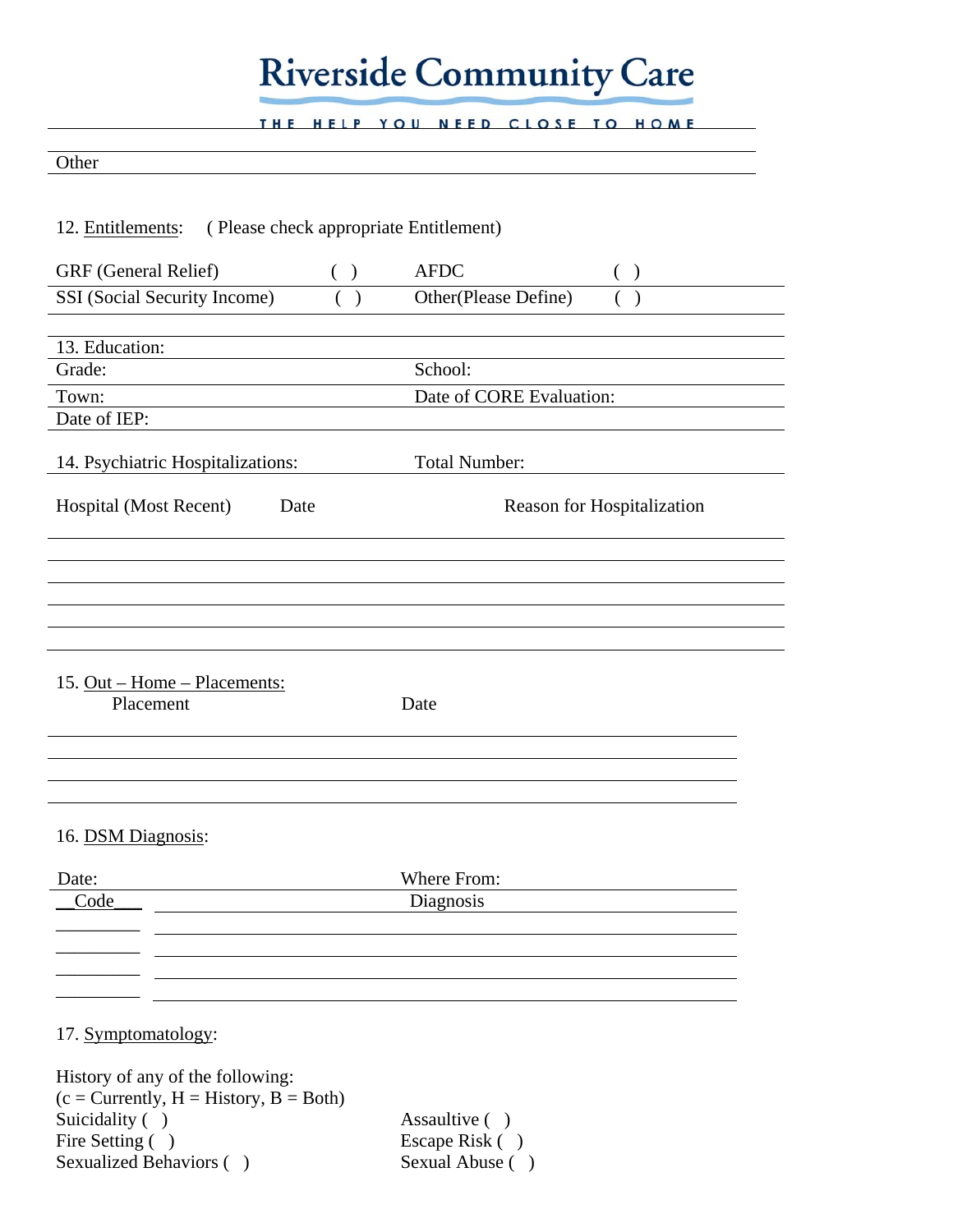| Self-Harm ()                                                                                                                                                                                                               | THE HELP YOU NEED CLOSE TO HOME<br>Psychotic Symptoms ()                                                                                                                                                                      |
|----------------------------------------------------------------------------------------------------------------------------------------------------------------------------------------------------------------------------|-------------------------------------------------------------------------------------------------------------------------------------------------------------------------------------------------------------------------------|
| Other (Please Explain)                                                                                                                                                                                                     |                                                                                                                                                                                                                               |
|                                                                                                                                                                                                                            | 18. DHM application submitted (b) yes (c) no                                                                                                                                                                                  |
|                                                                                                                                                                                                                            | 19. Drug / Alcohol Abuse (Be specific around type, frequency, and duration):                                                                                                                                                  |
|                                                                                                                                                                                                                            |                                                                                                                                                                                                                               |
|                                                                                                                                                                                                                            |                                                                                                                                                                                                                               |
|                                                                                                                                                                                                                            | 20. Prescribed Medications / Known Allergies or Medical Problems:                                                                                                                                                             |
| a. Medications                                                                                                                                                                                                             | b. Allergies / Medical Problems                                                                                                                                                                                               |
|                                                                                                                                                                                                                            |                                                                                                                                                                                                                               |
|                                                                                                                                                                                                                            |                                                                                                                                                                                                                               |
|                                                                                                                                                                                                                            |                                                                                                                                                                                                                               |
|                                                                                                                                                                                                                            |                                                                                                                                                                                                                               |
|                                                                                                                                                                                                                            | (Briefly mention psychiatric, drug / alcohol, or abuse Hx):                                                                                                                                                                   |
|                                                                                                                                                                                                                            |                                                                                                                                                                                                                               |
|                                                                                                                                                                                                                            |                                                                                                                                                                                                                               |
|                                                                                                                                                                                                                            |                                                                                                                                                                                                                               |
|                                                                                                                                                                                                                            |                                                                                                                                                                                                                               |
|                                                                                                                                                                                                                            |                                                                                                                                                                                                                               |
|                                                                                                                                                                                                                            |                                                                                                                                                                                                                               |
|                                                                                                                                                                                                                            |                                                                                                                                                                                                                               |
|                                                                                                                                                                                                                            |                                                                                                                                                                                                                               |
|                                                                                                                                                                                                                            |                                                                                                                                                                                                                               |
|                                                                                                                                                                                                                            |                                                                                                                                                                                                                               |
| Services)                                                                                                                                                                                                                  | the control of the control of the control of the control of the control of the control of the control of the control of the control of the control of the control of the control of the control of the control of the control |
| Families)                                                                                                                                                                                                                  |                                                                                                                                                                                                                               |
|                                                                                                                                                                                                                            |                                                                                                                                                                                                                               |
| 21. Multigenerational Family History:<br>22. Criminal Justice History:<br>23. Contacts: (Include Telephone Number):<br>B. DYS (Dept. of Youth<br>C. DCF (Dept. of Children and<br>D. SPED Liaison (School)<br>E. Therapist |                                                                                                                                                                                                                               |
| F. Psychiatrist                                                                                                                                                                                                            |                                                                                                                                                                                                                               |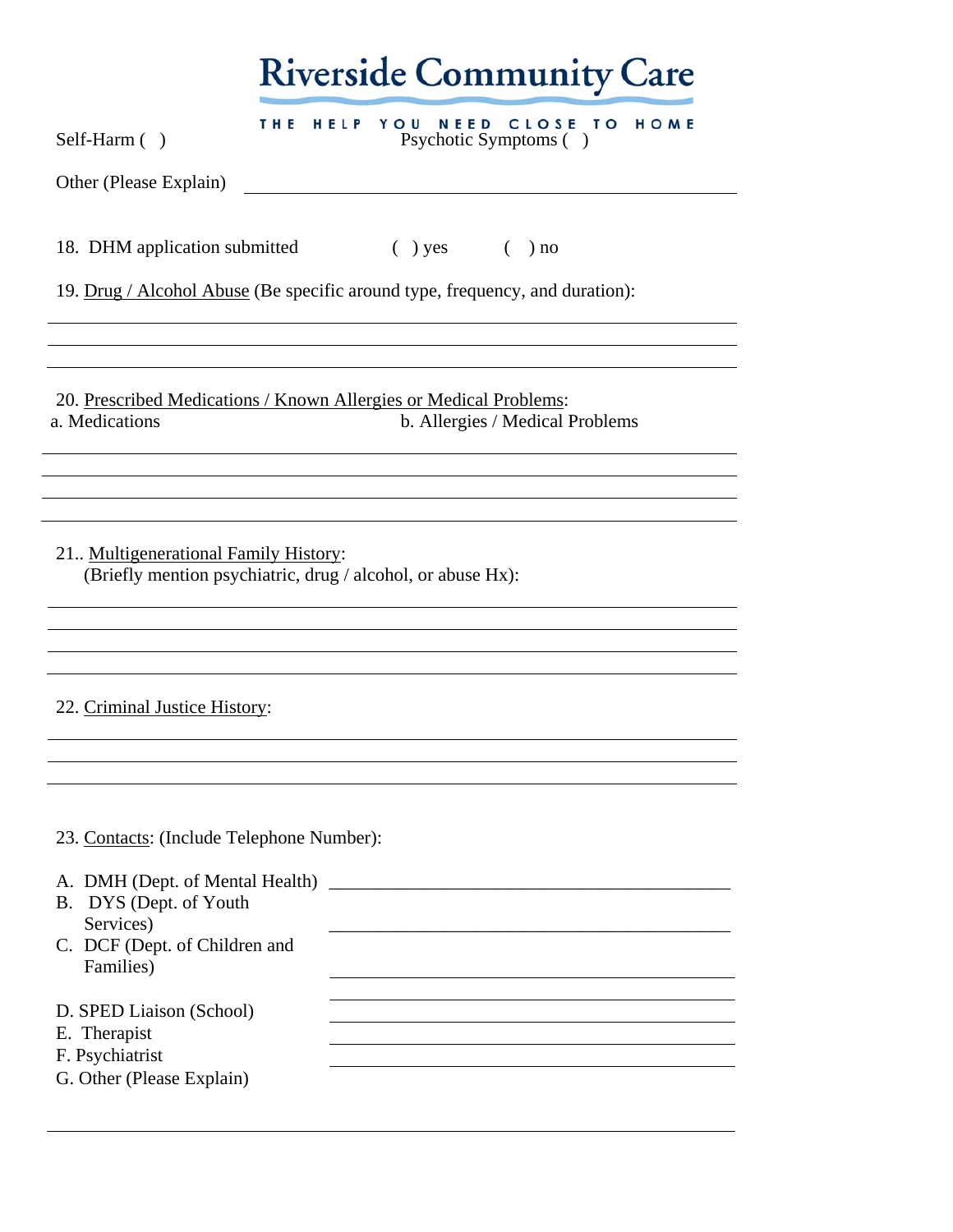|                                                                                                                                                                                                                                |     | <b>Riverside Community Care</b>    |  |  |  |      |  |  |  |
|--------------------------------------------------------------------------------------------------------------------------------------------------------------------------------------------------------------------------------|-----|------------------------------------|--|--|--|------|--|--|--|
| 24. Insurance:                                                                                                                                                                                                                 | THE | HELP YOU NEED CLOSE TO<br>Policy # |  |  |  | HOME |  |  |  |
| 25. Referral Source:                                                                                                                                                                                                           |     |                                    |  |  |  |      |  |  |  |
| Name: Name and the state of the state of the state of the state of the state of the state of the state of the state of the state of the state of the state of the state of the state of the state of the state of the state of |     |                                    |  |  |  |      |  |  |  |
|                                                                                                                                                                                                                                |     |                                    |  |  |  |      |  |  |  |
| Additional information (to speed referral)                                                                                                                                                                                     |     |                                    |  |  |  |      |  |  |  |
| DMH Application if not already approved or submitted                                                                                                                                                                           |     |                                    |  |  |  |      |  |  |  |

Any Clinical Documentation to support Diagnosis (testing, discharge summaries...)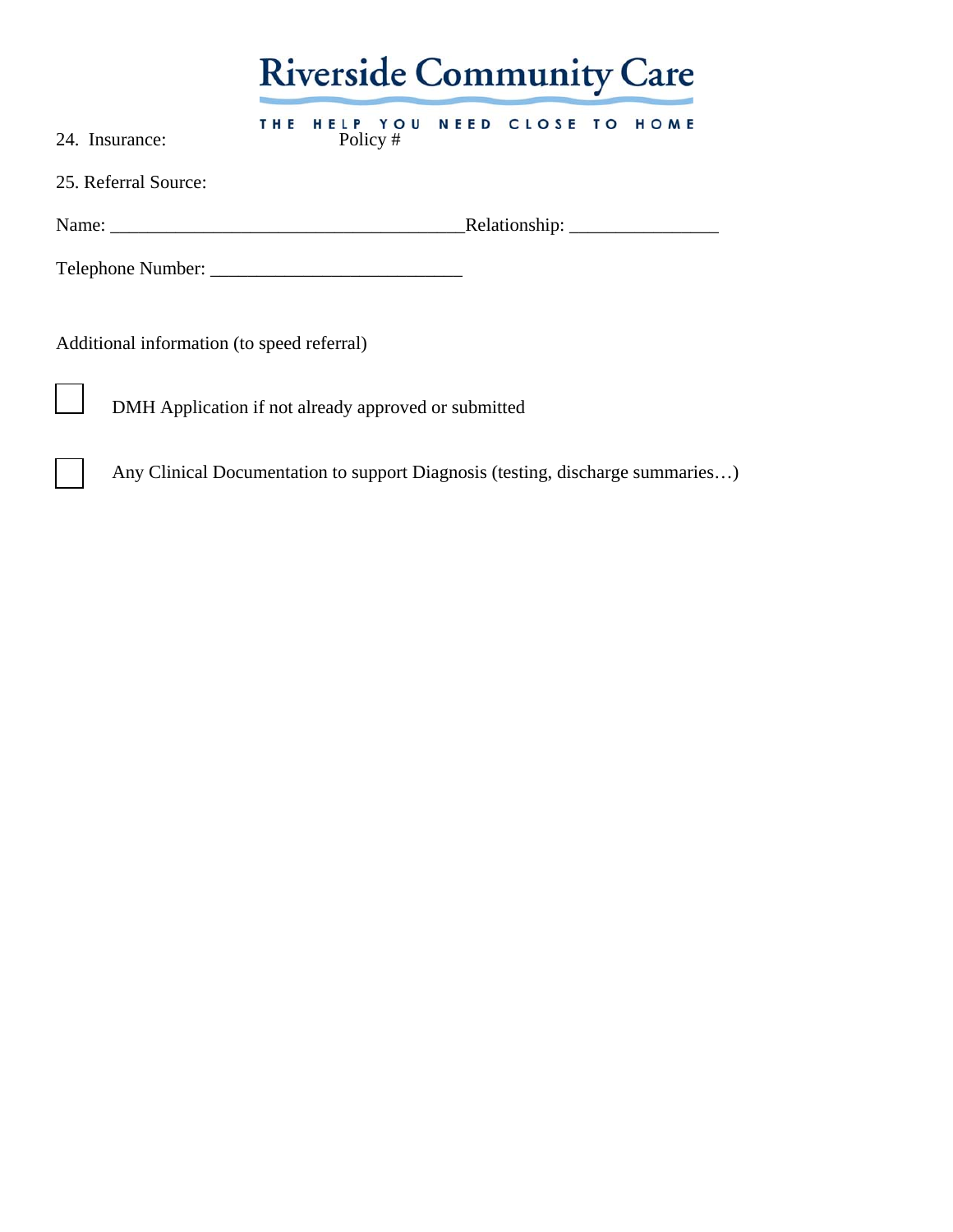### **Purpose:**

The Department of Mental Health (DMH) seeks to facilitate independence and recovery by providing services and supports to children, youth and families with serious emotional disturbance and to adult individuals with serious and persistent mental illness.

### **How to Request DMH Service(s):**

Individuals who request mental health services through DMH must submit the following forms. It is essential that **signatures and dates** be included where indicated on each form:

- *Request for DMH Services* application. (see pages 5 9)
- Signed *DMH Service Authorization Determination* (see page 10)
- Signed *Authorization(s) for Release of Information* (see pages 11 & 12)

The following information is needed to make a decision within the regulatory time frames. It is strongly recommended that clinical information be submitted at the time of the application to expedite the determination process. If you aren't including clinical documentation, please include a signed release of information for current providers including any hospitals where you may have received treatment. Such information includes:

- $\square$  Outpatient psychiatric records and testing.
- $\square$  Admission and discharge reports or summaries.
- Assessments (e.g., Psychiatric and Psychosocial).
- $\square$  Neuropsychological testing
- $\square$  Treatment Plans
- *Individualized Educational Plan* (*IEP*) if one is in place.

DMH may require additional clinical information as necessary.

# **What To Expect After an Application is Submitted:**

Within seven (7) days of receipt of a *Request for DMH Services* application, DMH will contact the applicant or guardian to acknowledge receipt of the *Request for DMH Services* application.

A DMH *Clinical Service Authorization Specialist* may require, as necessary, a face-to-face meeting with the applicant and/or guardian to further discuss and assess the needs of the applicant and/or the family.

If an individual is found to meet the clinical criteria for services, the Area Director or designee must determine whether the individual needs DMH services. Since the availability of DMH services is limited, DMH must prioritize to whom and how those services are provided. DMH regulations establish the criteria used to determine who is authorized to receive DMH services, and how those services are assigned.

The DMH Area Director or designee will make decisions regarding service requests upon receiving and reviewing information in accordance with DMH regulations: **https://www.mass.gov/files/documents/2018/07/03/104cmr29.pdf**

The time needed to make a determination may vary based on the availability of supporting documentation. A decision will be made within 90 days of DMH receiving the application, based upon the information that is available.

# **Where to find Applications and** *Authorizations for Release of Information* **forms:**

The *Request for DMH Services Applications* and *Authorization for Release of Information* are available in the DMH Area and Site Offices, acute inpatient psychiatric facilities, and in many community programs throughout the Commonwealth. They are also available from the DMH website at **http://www.mass.gov/eohhs/gov/departments/dmh/service-applicationforms-and-appeal-guidelines.html**

DMH can provide interpreter and document translation services so the applicant or guardian can use their preferred language to communicate with DMH.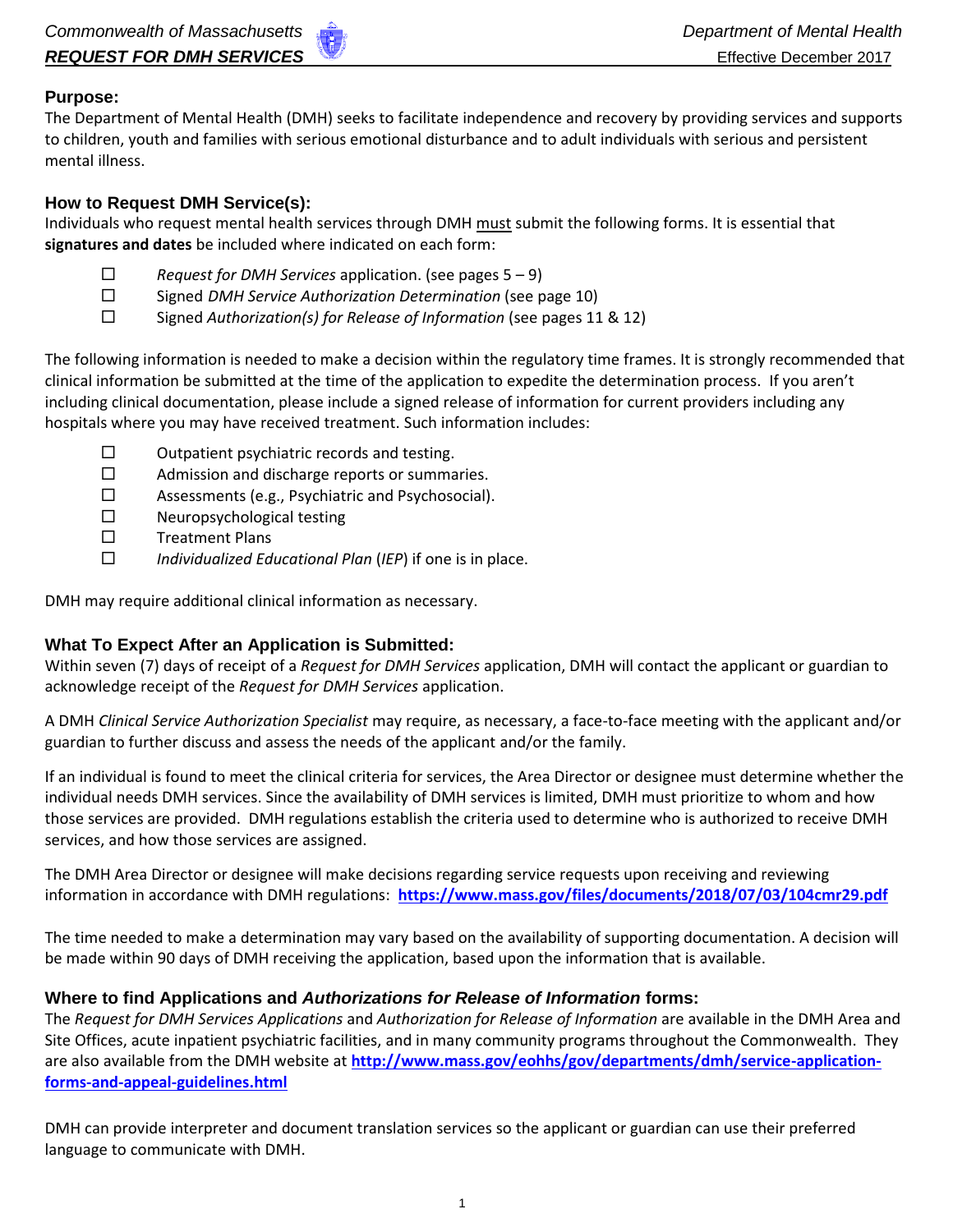### **Where to send the** *Request for DMH Services***:**

Please find the applicant's city or town in the list that appears on the following pages, and send the application to the respective DMH Office from the lists below. Please call the number listed if there are any questions.

A **signed** and **dated** *Request for DMH Services* application, and **properly signed** *Authorization for Release of Information* forms must be delivered, mailed, faxed, or scanned and e-mailed to the DMH Area or Site Office with responsibility for the community where the applicant, parent or legal guardian resides at the time of application.

If you need assistance with completing the *Request for DMH Services* please contact the office below that serves the town in which the applicant lives.

| <b>Office</b>   | <b>Mailing Address</b>                  | <b>Phone Number</b> | <b>Fax Number</b> |
|-----------------|-----------------------------------------|---------------------|-------------------|
| <b>Boston</b>   | 85 East Newton Street, Boston, MA 02118 | $(617) 626 - 9200$  | (617) 626-9216    |
| <b>Brockton</b> | 165 Quincy Street, Brockton, MA 02302   | (508) 897-2000      | (508) 897-2047    |
| Northampton     | 1 Prince Street, Northampton, MA 01060  | (413) 587-6200      | (413) 587-6240    |
| Tewksbury       | P.O. Box 387, Tewksbury, MA 01876-0387  | (978) 863-5000      | (978) 863-5091    |
| Worcester       | 361 Plantation St. Worcester, MA 01605  | (774) 420-3140      | (774) 420-3165    |

Applications should NOT be sent to the DMH Central Office on Staniford Street in Boston. Doing so will result in misdirected applications, and may cause delays in the decision process.

#### **Race and Ethnicity Categories:**

Race and Ethnicity information is requested so that DMH may better provide person-centered services that are culturally and linguistically appropriate. It also helps the Department comply with regulations and standards, and allows for the planning of unmet service needs. **Providing information about Race and Ethnicity is optional**. The decision to do so, or not, will not affect the application for DMH services.

The following options may be used to complete the Race and Ethnicity sections on the *Request for DMH Services*. In filling out the application, persons who are of more than one race or ethnicity are invited to identify as such.

The racial categories listed below are based on a standard set by the federal government. Ethnicity is defined as the group of people who are connected by a common national origin, history, ancestry, language or customs and cultural experiences. The following list is provided to show some examples of ethnicities or ethnic groups, and is not meant to be a complete listing.

| <b>Race Options</b>                       |  |                  | <b>Ethnicity Example</b> |             |
|-------------------------------------------|--|------------------|--------------------------|-------------|
| American Indian/Alaska Native             |  | Albanian         | Greek                    | Paki        |
| Asian                                     |  | American - USA   | Guatemalan               | Peru        |
| Black/African American                    |  | Armenian         | Haitian                  | Pana        |
| Black/Hispanic                            |  | <b>Bhutanese</b> | Hispanic, Other          | Polis       |
| Chooses Not To Self-Identify              |  | <b>Bosnian</b>   | <b>Hmong</b>             | Port        |
| Native Hawaiian or other Pacific Islander |  | <b>Brazilian</b> | Honduran                 | Puer        |
| Other                                     |  | <b>Burmese</b>   | Indian                   | <b>Russ</b> |
| Two or More Races                         |  | Cambodian        | Iranian                  | Salv        |
| Unknown                                   |  | Canadian         | Iragi                    | Som         |
| White/Hispanic                            |  | Cape Verdean     | Irish                    | Thai        |
| White/Non-Hispanic                        |  | Chinese          | Israeli                  | Tibe        |

| <b>Race Options</b>                       | <b>Ethnicity Examples</b> |                 |                              |  |  |  |
|-------------------------------------------|---------------------------|-----------------|------------------------------|--|--|--|
| American Indian/Alaska Native             | Albanian                  | Greek           | Pakistani                    |  |  |  |
| Asian                                     | American - USA            | Guatemalan      | Peruvian                     |  |  |  |
| Black/African American                    | Armenian                  | Haitian         | Panamanian                   |  |  |  |
| Black/Hispanic                            | <b>Bhutanese</b>          | Hispanic, Other | Polish                       |  |  |  |
| Chooses Not To Self-Identify              | <b>Bosnian</b>            | Hmong           | Portuguese                   |  |  |  |
| Native Hawaiian or other Pacific Islander | <b>Brazilian</b>          | <b>Honduran</b> | Puerto Rican                 |  |  |  |
| Other                                     | <b>Burmese</b>            | Indian          | Russian                      |  |  |  |
| Two or More Races                         | Cambodian                 | Iranian         | Salvadoran                   |  |  |  |
| Unknown                                   | Canadian                  | Iraqi           | Somali                       |  |  |  |
| White/Hispanic                            | Cape Verdean              | <b>Irish</b>    | Thai                         |  |  |  |
| White/Non-Hispanic                        | Chinese                   | Israeli         | Tibetan                      |  |  |  |
|                                           | Colombian                 | Italian         | Ukrainian                    |  |  |  |
|                                           | Congolese                 | Japanese        | Unknown                      |  |  |  |
|                                           | Costa Rican               | Korean          | Venezuelan                   |  |  |  |
|                                           | Dominican                 | Laotian         | Vietnamese                   |  |  |  |
|                                           | Egyptian                  | Lebanese        | West Indian/Caribbean        |  |  |  |
|                                           | Eritrean                  | Mexican         |                              |  |  |  |
|                                           | Ethiopian                 | Moroccan        | Two or More Ethnicities      |  |  |  |
|                                           | Filipino                  | Nigerian        | Other                        |  |  |  |
|                                           | French                    | Nicaraguan      | Chooses Not To Self-Identify |  |  |  |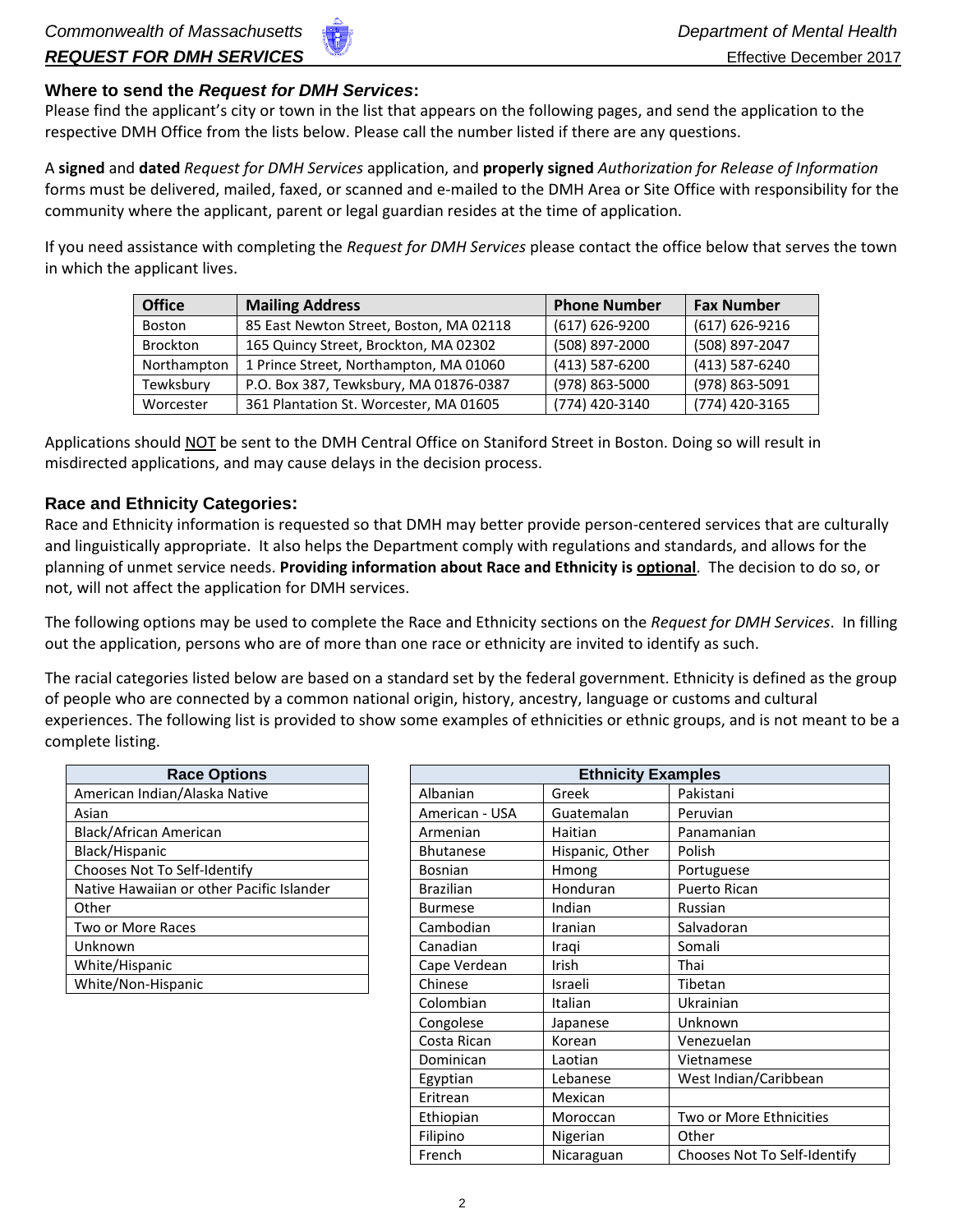# *Commonwealth of Massachusetts Department of Mental Health (DMH)* **REQUEST FOR DMH SERVICES Effective December 2017**

|                      |                   |                      |                   |                     |                   |                     | <b>DMH</b>      |
|----------------------|-------------------|----------------------|-------------------|---------------------|-------------------|---------------------|-----------------|
| <b>City or Town</b>  | <b>DMH Office</b> | <b>City or Town</b>  | <b>DMH Office</b> | <b>City or Town</b> | <b>DMH Office</b> | <b>City or Town</b> | <b>Office</b>   |
| Abington             | <b>Brockton</b>   | Boston - Hyde Park   | <b>Boston</b>     | Danvers             | Tewksbury         | Hadley              | Northampton     |
| Acton                | Tewksbury         | Boston-Jamaica Plain | <b>Boston</b>     | Dartmouth           | <b>Brockton</b>   | Halifax             | <b>Brockton</b> |
| Acushnet             | <b>Brockton</b>   | Boston - Mattapan    | <b>Boston</b>     | Dedham              | Worcester         | Hamilton            | Tewksbury       |
| Adams                | Northampton       | Boston - North End   | <b>Boston</b>     | Deerfield           | Northampton       | Hampden             | Northampton     |
| Agawam               | Northampton       | Boston - Revere      | <b>Boston</b>     | Dennis              | <b>Brockton</b>   | Hancock             | Northampton     |
| Alford               | Northampton       | Boston - Roslindale  | <b>Boston</b>     | Dennisport          | <b>Brockton</b>   | Hanover             | <b>Brockton</b> |
| Allston              | <b>Boston</b>     | Boston - Roxbury     | <b>Boston</b>     | Dighton             | <b>Brockton</b>   | Hanson              | <b>Brockton</b> |
| Amesbury             | Tewksbury         | Boston - Somerville  | <b>Boston</b>     | Dorchester          | <b>Boston</b>     | Hardwick            | Worcester       |
| Amherst              | Northampton       | Boston - South End   | <b>Boston</b>     | Douglas             | Worcester         | Harvard             | Worcester       |
| Andover              | Tewksbury         | Boston - Southie     | <b>Boston</b>     | Dover               | Worcester         | Harwich             | <b>Brockton</b> |
| Aquinnah             | <b>Brockton</b>   | Boston - W. Roxbury  | <b>Boston</b>     | Dracut              | Tewksbury         | Harwichport         | <b>Brockton</b> |
| Arlington            | Tewksbury         | Boston - Winthrop    | <b>Boston</b>     | Dudley              | Worcester         | Hatfield            | Northampton     |
| Ashburnham           | Worcester         | Bourne               | <b>Brockton</b>   | Dunstable           | Tewksbury         | Haverhill           | Tewksbury       |
| Ashby                | Worcester         | Boxborough           | Tewksbury         | Duxbury             | <b>Brockton</b>   | Hawley              | Northampton     |
| Ashfield             | Northampton       | Boxford              | Tewksbury         | East Boston         | <b>Boston</b>     | Heath               | Northampton     |
| Ashland              | Worcester         | Boylston             | Worcester         | E. Bridgewater      | <b>Brockton</b>   | Hingham             | <b>Brockton</b> |
| Assonet              | <b>Brockton</b>   | <b>Bradford</b>      | Tewksbury         | East Brookfield     | Worcester         | Hinsdale            | Northampton     |
| Athol                | Northampton       | <b>Braintree</b>     | <b>Brockton</b>   | E. Longmeadow       | Northampton       | Holbrook            | <b>Brockton</b> |
| Attleboro            | <b>Brockton</b>   | <b>Brewster</b>      | <b>Brockton</b>   | East Sandwich       | <b>Brockton</b>   | Holden              | Worcester       |
| Auburn               | Worcester         | <b>Bridgewater</b>   | <b>Brockton</b>   | Eastham             | <b>Brockton</b>   | Holland             | Worcester       |
| Avon                 | <b>Brockton</b>   | <b>Brighton</b>      | <b>Boston</b>     | Easthampton         | Northampton       | Holliston           | Worcester       |
| Ayer                 | Worcester         | <b>Brimfield</b>     | Worcester         | Easton              | <b>Brockton</b>   | Holyoke             | Northampton     |
| Back Bay             | <b>Boston</b>     | <b>Brockton</b>      | <b>Brockton</b>   | Edgartown           | <b>Brockton</b>   | Hopedale            | Worcester       |
| <b>Baldwinville</b>  | Worcester         | <b>Brookfield</b>    | Worcester         | Egremont            | Northampton       | Hopkinton           | Worcester       |
| <b>Barnstable</b>    | <b>Brockton</b>   | <b>Brookline</b>     | <b>Boston</b>     | Erving              | Northampton       | Hubbardston         | Worcester       |
| <b>Barre</b>         | Worcester         | <b>Buckland</b>      | Northampton       | <b>Essex</b>        | Tewksbury         | Hudson              | Worcester       |
| Beacon Hill          | <b>Boston</b>     | <b>Burlington</b>    | Tewksbury         | Everett             | Tewksbury         | Hull                | <b>Brockton</b> |
| <b>Becket</b>        | Northampton       | <b>Buzzards Bay</b>  | <b>Brockton</b>   | Fairhaven           | <b>Brockton</b>   | Huntington          | Northampton     |
| Bedford              | Tewksbury         | <b>Byfield</b>       | Tewksbury         | <b>Fall River</b>   | <b>Brockton</b>   | Hyannis             | <b>Brockton</b> |
| <b>Belchertown</b>   | Northampton       | Cambridge            | <b>Boston</b>     | Falmouth            | <b>Brockton</b>   | <b>Hyde Park</b>    | <b>Boston</b>   |
| Bellingham           | Worcester         | Canton               | Worcester         | Fenway              | <b>Boston</b>     | Ipswich             | Tewksbury       |
| <b>Belmont</b>       | Tewksbury         | Carlisle             | Tewksbury         | Fiskdale            | Worcester         | Jamaica Plain       | <b>Boston</b>   |
| Berkeley             | <b>Brockton</b>   | Carver               | <b>Brockton</b>   | Fitchburg           | Worcester         | Jefferson           | Worcester       |
| Berlin               | Worcester         | Charlemont           | Northampton       | Florida             | Northampton       | Kingston            | <b>Brockton</b> |
| Bernardston          | Northampton       | Charlestown          | <b>Boston</b>     | Foxborough          | Worcester         | Lakeville           | <b>Brockton</b> |
| Beverly              | Tewksbury         | Charlton             | Worcester         | Framingham          | Worcester         | Lancaster           | Worcester       |
| <b>Billerica</b>     | Tewksbury         | Chatham              | <b>Brockton</b>   | Franklin            | Worcester         | Lanesborough        | Northampton     |
| <b>Blackstone</b>    | Worcester         | Chelmsford           | Tewksburv         | Freetown            | <b>Brockton</b>   | Lawrence            | Tewksbury       |
| Blandford            | Northampton       | Chelsea              | <b>Boston</b>     | Gardner             | Worcester         | Lee                 | Northampton     |
| <b>Bolton</b>        | Worcester         | <b>Cherry Valley</b> | Worcester         | Gay Head            | <b>Brockton</b>   | Leicester           | Worcester       |
| <b>Bondsville</b>    | Northampton       | Cheshire             | Northampton       | Georgetown          | Tewksbury         | Lenox               | Northampton     |
| Boston - Allston     | <b>Boston</b>     | Chester              | Northampton       | Gilbertville        | Worcester         | Leominster          | Worcester       |
| Boston - Back Bay    | <b>Boston</b>     | Chesterfield         | Northampton       | Gill                | Northampton       | Leverett            | Northampton     |
| Boston - Beacon Hill | <b>Boston</b>     | Chicopee             | Northampton       | Gloucester          | Tewksburv         | Lexington           | Tewksbury       |
| Boston - Brighton    | <b>Boston</b>     | Chilmark             | <b>Brockton</b>   | Goshen              | Northampton       | Leyden              | Northampton     |
| Boston - Brookline   | <b>Boston</b>     | Clarksburg           | Northampton       | Gosnold             | <b>Brockton</b>   | Lincoln             | Tewksbury       |
| Boston - Cambridge   | <b>Boston</b>     | Clinton              | Worcester         | Grafton             | Worcester         | Linwood             | Worcester       |
| Boston-Charlestown   | <b>Boston</b>     | Cohasset             | <b>Brockton</b>   | Granby              | Northampton       | Littleton           | Tewksbury       |
| Boston - Chelsea     | <b>Boston</b>     | Colrain              | Northampton       | Granville           | Northampton       | Longmeadow          | Northampton     |
| Boston - Chinatown   | <b>Boston</b>     | Concord              | Tewksbury         | Great Barrington    | Northampton       | Lowell              | Tewksbury       |
| Boston - Dorchester  | <b>Boston</b>     | Conway               | Northampton       | Green Harbor        | <b>Brockton</b>   | Ludlow              | Northampton     |
| Boston - Downtown    | <b>Boston</b>     | Cotuit               | <b>Brockton</b>   | Greenfield          | Northampton       | Lunenburg           | Worcester       |
| Boston - East        | <b>Boston</b>     | Cummington           | Northampton       | Groton              | Worcester         | Lynn                | Tewksbury       |
| Boston - Fenway      | <b>Boston</b>     | Dalton               | Northampton       | Groveland           | Tewksbury         | Lynnfield           | Tewksbury       |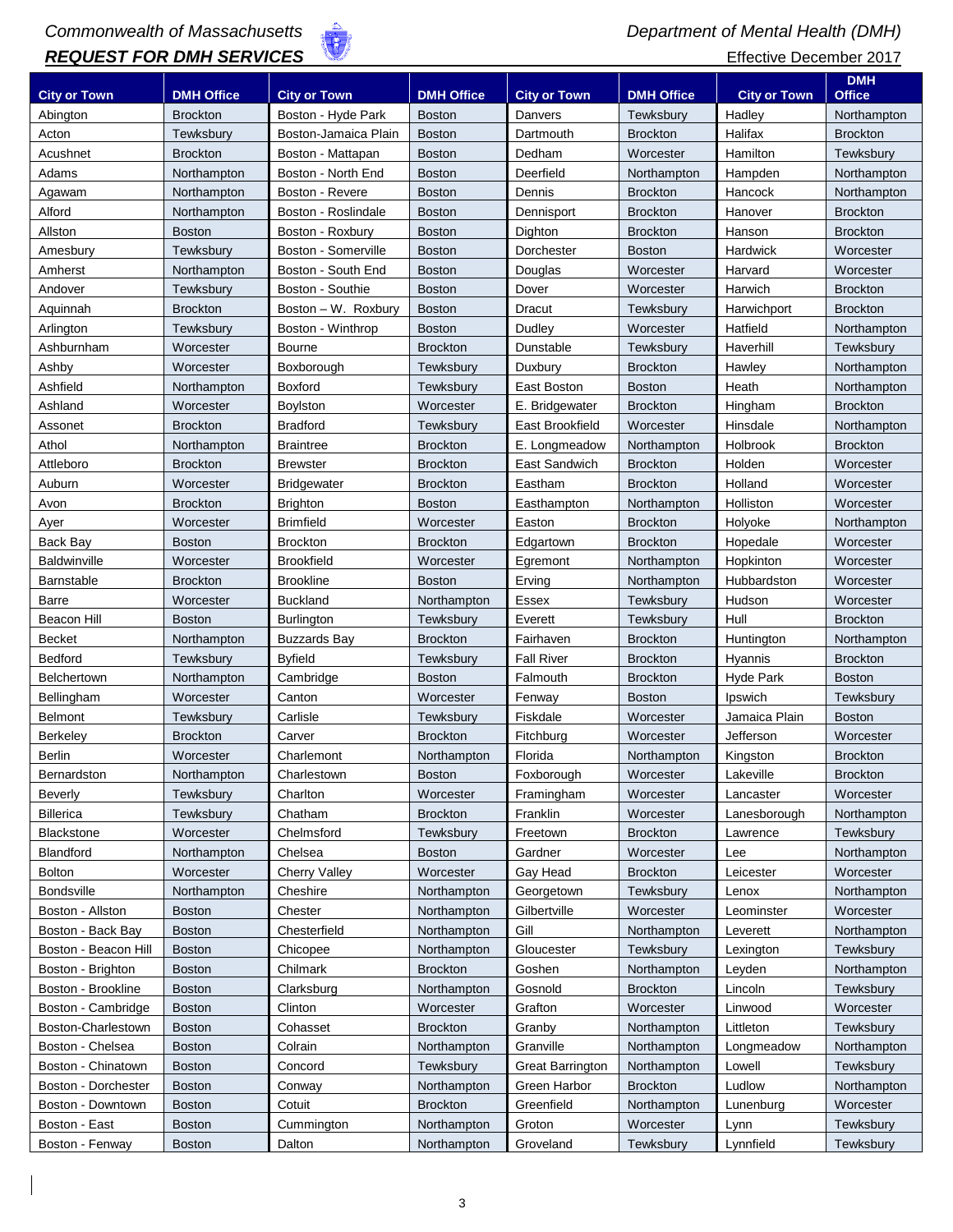

|                      |                   |                     |                   |                      |                   |                     | <b>DMH</b>      |
|----------------------|-------------------|---------------------|-------------------|----------------------|-------------------|---------------------|-----------------|
| <b>City or Town</b>  | <b>DMH Office</b> | <b>City or Town</b> | <b>DMH Office</b> | <b>City or Town</b>  | <b>DMH Office</b> | <b>City or Town</b> | <b>Office</b>   |
| Malden               | Tewksbury         | North Truro         | <b>Brockton</b>   | Sandisfield          | Northampton       | Wales               | Worcester       |
| Manchester           | Tewksbury         | Northampton         | Northampton       | Sandwich             | <b>Brockton</b>   | Walpole             | Worcester       |
| Manomet              | <b>Brockton</b>   | Northborough        | Worcester         | Saugus               | Tewksbury         | Waltham             | Tewksbury       |
| Mansfield            | <b>Brockton</b>   | Northbridge         | Worcester         | Savoy                | Northampton       | Ware                | Northampton     |
| Marblehead           | Tewksbury         | Northfield          | Northampton       | Scituate             | <b>Brockton</b>   | Wareham             | <b>Brockton</b> |
| Marion               | <b>Brockton</b>   | Norton              | <b>Brockton</b>   | Seekonk              | <b>Brockton</b>   | Warren              | Worcester       |
| Marlborough          | Worcester         | Norwell             | <b>Brockton</b>   | Sharon               | Worcester         | Warwick             | Northampton     |
| Marshfield           | <b>Brockton</b>   | Norwood             | Worcester         | Sheffield            | Northampton       | Washington          | Northampton     |
| <b>Marston Mills</b> | <b>Brockton</b>   | Oak Bluffs          | <b>Brockton</b>   | Shelburne            | Northampton       | Watertown           | Tewksbury       |
| Martha's Vineyard    | <b>Brockton</b>   | Oakham              | Worcester         | Sherborn             | Worcester         | Wayland             | Worcester       |
| Mashpee              | <b>Brockton</b>   | Onset               | <b>Brockton</b>   | Shirley              | Worcester         | Webster             | Worcester       |
| Mattapan             | <b>Boston</b>     | Orange              | Northampton       | Shrewsbury           | Worcester         | Wellesley           | Worcester       |
| Mattapoisett         | <b>Brockton</b>   | Orleans             | <b>Brockton</b>   | Shutesbury           | Northampton       | Wellfleet           | <b>Brockton</b> |
| Maynard              | Tewksbury         | Osterville          | <b>Brockton</b>   | Somerset             | <b>Brockton</b>   | Wendell             | Northampton     |
| Medfield             | Worcester         | Otis                | Northampton       | Somerville           | <b>Boston</b>     | Wenham              | Tewksbury       |
| Medford              | Tewksbury         | Oxford              | Worcester         | South Boston         | <b>Boston</b>     | West Barnstable     | <b>Brockton</b> |
| Medway               | Worcester         | Palmer              | Northampton       | South Hadley         | Northampton       | West Boylston       | Worcester       |
| Melrose              | Tewksbury         | Paxton              | Worcester         | South Wellfleet      | <b>Brockton</b>   | West Bridgewater    | <b>Brockton</b> |
| Mendon               | Worcester         | Peabody             | Tewksbury         | South Yarmouth       | <b>Brockton</b>   | West Brookfield     | Worcester       |
| Merrimac             | Tewksbury         | Pelham              | Northampton       | Southampton          | Northampton       | <b>West Newbury</b> | Tewksbury       |
| Methuen              | Tewksbury         | Pembroke            | <b>Brockton</b>   | Southborough         | Worcester         | West Roxbury        | <b>Boston</b>   |
| Middleborough        | <b>Brockton</b>   | Pepperell           | Worcester         | Southbridge          | Worcester         | West Springfield    | Northampton     |
| Middlefield          | Northampton       | Peru                | Northampton       | Southwick            | Northampton       | West Stockbridge    | Northampton     |
| Middleton            | Tewksbury         | Petersham           | Northampton       | Spencer              | Worcester         | West Tisbury        | <b>Brockton</b> |
| Milford              | Worcester         | Phillipston         | Northampton       | Springfield          | Northampton       | West Yarmouth       | <b>Brockton</b> |
| Millbury             | Worcester         | Pittsfield          | Northampton       | Sterling             | Worcester         | Westborough         | Worcester       |
| <b>Millers Falls</b> | Northampton       | Plainfield          | Northampton       | Stockbridge          | Northampton       | Westfield           | Northampton     |
| Millis               | Worcester         | Plainville          | Worcester         | Stoneham             | Tewksbury         | Westford            | Tewksbury       |
| Millville            | Worcester         | Plymouth            | <b>Brockton</b>   | Stoughton            | <b>Brockton</b>   | Westhampton         | Northampton     |
| Milton               | <b>Brockton</b>   | Plympton            | <b>Brockton</b>   | Stow                 | Tewksbury         | Westminster         | Worcester       |
| Monroe               | Northampton       | Pocasset            | <b>Brockton</b>   | Sturbridge           | Worcester         | Weston              | Worcester       |
| Monson               | Northampton       | Princeton           | Worcester         | Sudbury              | Worcester         | Westport            | <b>Brockton</b> |
| Montague             | Northampton       | Provincetown        | <b>Brockton</b>   | Sunderland           | Northampton       | Westwood            | Worcester       |
| Monterey             | Northampton       | Quincy              | <b>Brockton</b>   | Sutton               | Worcester         | Weymouth            | <b>Brockton</b> |
| Montgomery           | Northampton       | Randolph            | <b>Brockton</b>   | Swampscott           | Tewksbury         | Whately             | Northampton     |
| Mt Washington        | Northampton       | Raynham             | <b>Brockton</b>   | Swansea              | <b>Brockton</b>   | White Horse Bch     | <b>Brockton</b> |
| Nahant               | Tewksbury         | Reading             | Tewksbury         | Taunton              | <b>Brockton</b>   | Whitinsville        | Worcester       |
| Nantucket            | <b>Brockton</b>   | Rehoboth            | <b>Brockton</b>   | Teaticket            | <b>Brockton</b>   | Whitman             | <b>Brockton</b> |
| Natick               | Worcester         | Revere              | <b>Boston</b>     | Templeton            | Worcester         | Wilbraham           | Northampton     |
| Needham              | Worcester         | Richmond            | Northampton       | Tewksbury            | Tewksbury         | Williamsburg        | Northampton     |
| New Ashford          | Northampton       | Rochdale            | Worcester         | Thorndike            | Northampton       | Williamstown        | Northampton     |
| New Bedford          | <b>Brockton</b>   | Rochester           | <b>Brockton</b>   | <b>Three Rivers</b>  | Northampton       | Wilmington          | Tewksbury       |
| New Braintree        | Worcester         | Rockland            | <b>Brockton</b>   | Tisbury              | <b>Brockton</b>   | Winchendon          | Worcester       |
| New Marlborough      | Northampton       | Rockport            | Tewksbury         | Tolland              | Northampton       | Winchester          | Tewksbury       |
| New Salem            | Northampton       | Roslindale          | <b>Boston</b>     | Topsfield            | Tewksbury         | Windsor             | Northampton     |
| Newbury              | Tewksbury         | Rowe                | Northampton       | Townsend             | Worcester         | Winthrop            | <b>Boston</b>   |
| Newburyport          | Tewksbury         | Rowley              | Tewksbury         | Truro                | <b>Brockton</b>   | Woburn              | Tewksbury       |
| Newton               | Worcester         | Roxbury             | <b>Boston</b>     | <b>Turners Falls</b> | Northampton       | Wollaston           | <b>Brockton</b> |
| Norfolk              | Worcester         | Royalston           | Northampton       | Tyngsborough         | Tewksbury         | Woods Hole          | <b>Brockton</b> |
| North Adams          | Northampton       | Russell             | Northampton       | Tyringham            | Northampton       | Worcester           | Worcester       |
| North Andover        | Tewksbury         | Rutland             | Worcester         | Upton                | Worcester         | Worthington         | Northampton     |
| North Attleboro      | <b>Brockton</b>   | Sagamore            | <b>Brockton</b>   | Uxbridge             | Worcester         | Wrentham            | Worcester       |
| North Brookfield     | Worcester         | Salem               |                   |                      |                   | Yarmouth            | <b>Brockton</b> |
|                      |                   |                     | Tewksbury         | Vineyard Haven       | <b>Brockton</b>   |                     |                 |
| North Reading        | Tewksbury         | Salisbury           | Tewksbury         | Wakefield            | Tewksbury         | Yarmouthport        | <b>Brockton</b> |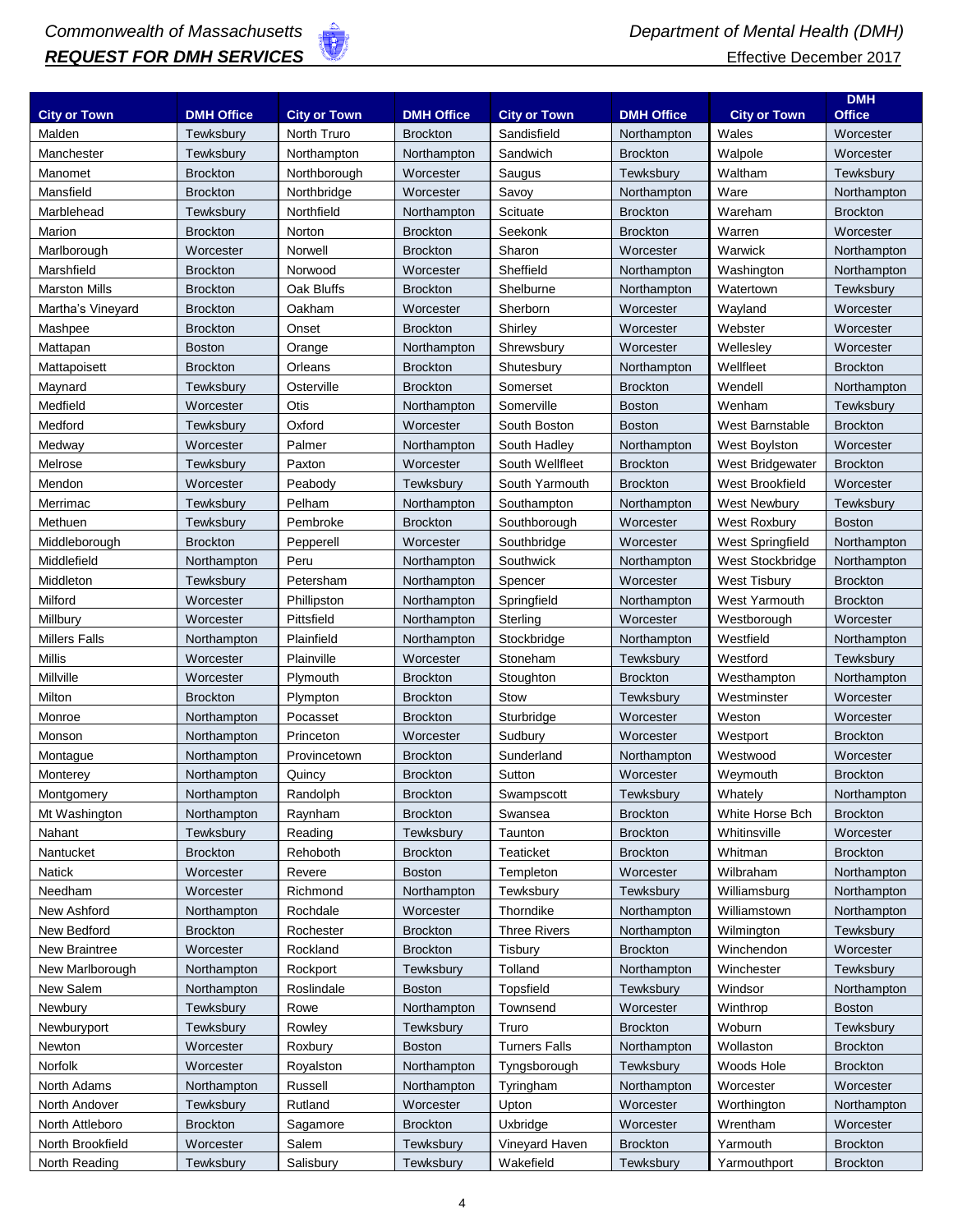# **Commonwealth of Massachusetts Commonwealth of Mental Health** *(DMH)* **REQUEST FOR DMH SERVICES Effective December 2017**

| <b>Applicant Legal Name</b> ____                                                                                                                                                                                                                                              |                   |                                                         | SSN                                              |                                                                                  |  |  |
|-------------------------------------------------------------------------------------------------------------------------------------------------------------------------------------------------------------------------------------------------------------------------------|-------------------|---------------------------------------------------------|--------------------------------------------------|----------------------------------------------------------------------------------|--|--|
| (Last)                                                                                                                                                                                                                                                                        | (First)           | (Middle)                                                |                                                  | (Social Security Number)                                                         |  |  |
| Applicant Preferred Name (If different than legal name) __                                                                                                                                                                                                                    |                   |                                                         |                                                  |                                                                                  |  |  |
| Address (Or last known address if applicant is homeless):                                                                                                                                                                                                                     | (Last)            |                                                         | (First)                                          | (Middle)                                                                         |  |  |
|                                                                                                                                                                                                                                                                               |                   |                                                         |                                                  |                                                                                  |  |  |
| (Number and Street)                                                                                                                                                                                                                                                           | (Apt No)          | (City)                                                  | (State)                                          | (Zip Code)                                                                       |  |  |
| Mailing Address (if different than address above)                                                                                                                                                                                                                             |                   |                                                         |                                                  |                                                                                  |  |  |
| (Number and Street)                                                                                                                                                                                                                                                           | (Apt No)          | (City)                                                  | (State)                                          | (Zip Code)                                                                       |  |  |
| Birthdate /                                                                                                                                                                                                                                                                   | Age _____________ |                                                         |                                                  | Gender ___________________________________ Marital Status ______________________ |  |  |
| <b>MM</b>                                                                                                                                                                                                                                                                     |                   |                                                         |                                                  |                                                                                  |  |  |
| Race <b>Race Race Race Race Race Race Race Race Race Race Race Race Race Race R</b>                                                                                                                                                                                           |                   |                                                         |                                                  |                                                                                  |  |  |
| Are interpreter services needed?                                                                                                                                                                                                                                              |                   | Yes                                                     | No                                               |                                                                                  |  |  |
| $\triangleright$ If yes, who needs an interpreter?                                                                                                                                                                                                                            |                   | Applicant                                               | Parent                                           | Guardian                                                                         |  |  |
| Is applicant deaf or hard of hearing?                                                                                                                                                                                                                                         |                   | Yes                                                     | No                                               |                                                                                  |  |  |
| Is applicant legally blind (vision <20/200 or totally blind)?                                                                                                                                                                                                                 |                   | Yes                                                     | No                                               |                                                                                  |  |  |
| If 18 or older, is applicant a registered voter (optional):                                                                                                                                                                                                                   |                   | Yes                                                     | No                                               | Unknown                                                                          |  |  |
| Has applicant served in the military?                                                                                                                                                                                                                                         |                   | Yes                                                     | No                                               | Unknown                                                                          |  |  |
| e-mail<br>Was applicant adopted, or in the adoption process?<br>Parent/Guardian Preferred Language (if applicant is under 18):<br>If applicant is under age 18, who has legal custody?<br>If applicant is under age 18, who has <b>physical</b> custody? $\Box$ Parent $\Box$ |                   | $ $   Yes<br>No<br>Parent  <br><b>DCF</b><br><b>DCF</b> | May we leave a message?<br>Unknown<br><b>DYS</b> | Yes<br>  No<br>Court Appointed     Self (emancipated)<br>Self (emancipated)      |  |  |
| Additional Contact Information (Please Include a Release of Information for each person listed)                                                                                                                                                                               |                   |                                                         |                                                  |                                                                                  |  |  |
|                                                                                                                                                                                                                                                                               |                   |                                                         |                                                  |                                                                                  |  |  |
|                                                                                                                                                                                                                                                                               |                   |                                                         |                                                  |                                                                                  |  |  |
|                                                                                                                                                                                                                                                                               |                   |                                                         |                                                  |                                                                                  |  |  |
|                                                                                                                                                                                                                                                                               |                   |                                                         |                                                  |                                                                                  |  |  |
|                                                                                                                                                                                                                                                                               |                   |                                                         |                                                  |                                                                                  |  |  |
|                                                                                                                                                                                                                                                                               |                   |                                                         |                                                  |                                                                                  |  |  |
|                                                                                                                                                                                                                                                                               |                   |                                                         |                                                  |                                                                                  |  |  |
|                                                                                                                                                                                                                                                                               |                   |                                                         |                                                  |                                                                                  |  |  |
|                                                                                                                                                                                                                                                                               |                   |                                                         |                                                  |                                                                                  |  |  |
|                                                                                                                                                                                                                                                                               |                   |                                                         |                                                  |                                                                                  |  |  |
|                                                                                                                                                                                                                                                                               |                   |                                                         |                                                  |                                                                                  |  |  |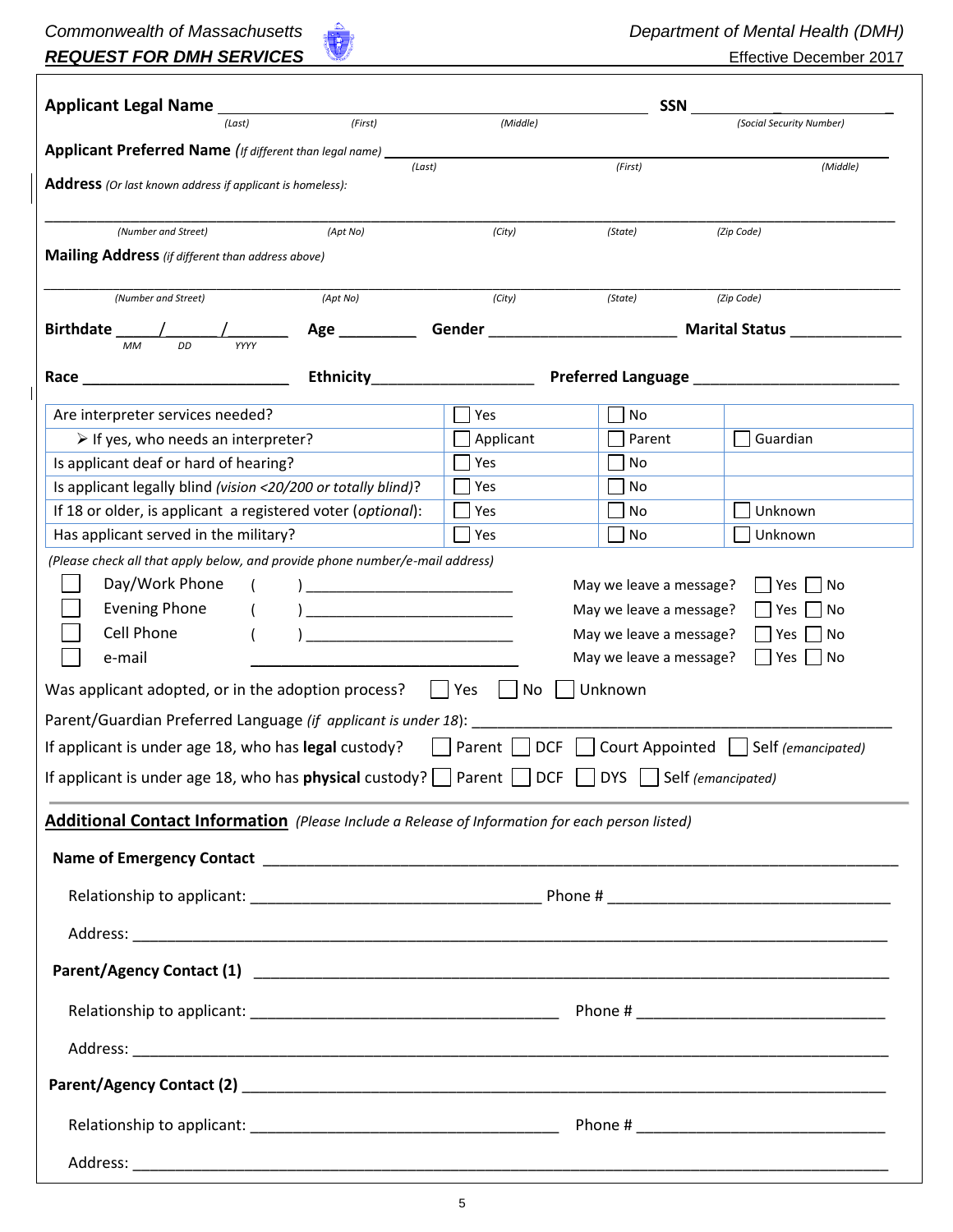

| <b>Current Situation:</b>                                                                                                                                                             |
|---------------------------------------------------------------------------------------------------------------------------------------------------------------------------------------|
| Is applicant currently in a hospital/CBAT?<br><b>No</b><br>Yes                                                                                                                        |
|                                                                                                                                                                                       |
| Yes<br>Is applicant currently homeless?<br><b>No</b>                                                                                                                                  |
| $\triangleright$ If yes, involved agency, if any                                                                                                                                      |
| Is applicant currently incarcerated?<br><b>No</b><br>$ $   Yes                                                                                                                        |
|                                                                                                                                                                                       |
| $\Box$ Yes<br>Is applicant currently on probation/CRA?<br><b>No</b>                                                                                                                   |
|                                                                                                                                                                                       |
| Not Applicable<br>If applicant is a parent or step parent, are there any children living with you?<br>  Yes<br>$\overline{\phantom{a}}$ No $\overline{\phantom{a}}$                   |
| Unknown<br>Is the applicant currently involved with another state or federal <i>(i.e., VA)</i> agency?<br>$ $   Yes<br>No                                                             |
| If yes, which agency? Check all that apply                                                                                                                                            |
| $\vert$ EOEA<br><b>DPH</b><br><b>DCF</b><br><b>DDS</b><br><b>DYS</b><br><b>MRC</b><br><b>MCDHH</b><br><b>MCB</b><br>VA                                                                |
| Other Agency Contact                                                                                                                                                                  |
| $\frac{1}{\sqrt{First}}$<br>(last)<br>Please Include a Release of Information                                                                                                         |
| <b>Other Agency Contact</b>                                                                                                                                                           |
| Please Include a Release of Information<br>(Last)<br>(First)                                                                                                                          |
|                                                                                                                                                                                       |
| <b>Guardianship Information</b> (if applicable):                                                                                                                                      |
| Does the applicant have a court appointed legal guardian?<br>Yes     No                                                                                                               |
| If yes, Guardianship Type: _________                                                                                                                                                  |
| Yes<br>Unknown<br>Is there a DCF Guardian Mittimus in place?<br>$\vert$ $\vert$ No                                                                                                    |
| If yes, what type?                                                                                                                                                                    |
| <b>Important Information:</b> If the applicant has a court appointed guardian, please submit a copy of the Guardianship Decree with this                                              |
| application. The legal quardian (parent or court appointed) must sign the application and all the Authorizations for Releases of<br>information for the application to be processed.  |
|                                                                                                                                                                                       |
| Relationship<br>(First)<br>(Relationship to Applicant)<br>(Last)                                                                                                                      |
| Guardian's address                                                                                                                                                                    |
| (Number and Street)<br>(Apt No)<br>(City)<br>(State)<br>(Zip Code)<br>How may we contact the guardian? (Please check all that apply below, and provide phone number/e-mail address)   |
| Day/Work Phone<br>May we leave a message?<br>Yes<br>No                                                                                                                                |
| <b>Evening Phone</b><br>May we leave a message?<br>No<br>Yes<br><u> 1989 - Johann Barn, mars ann an t-Amhain an t-Amhain an t-Amhain an t-Amhain an t-Amhain an t-Amhain an t-Amh</u> |
| <b>Cell Phone</b><br>May we leave a message?<br>No<br>Yes                                                                                                                             |
| e-mail<br>May we leave a message?<br>No<br>Yes                                                                                                                                        |
| <b>Sources of Income</b><br>SSI<br><b>Social Security</b><br>SSDI<br>Employment<br>Family                                                                                             |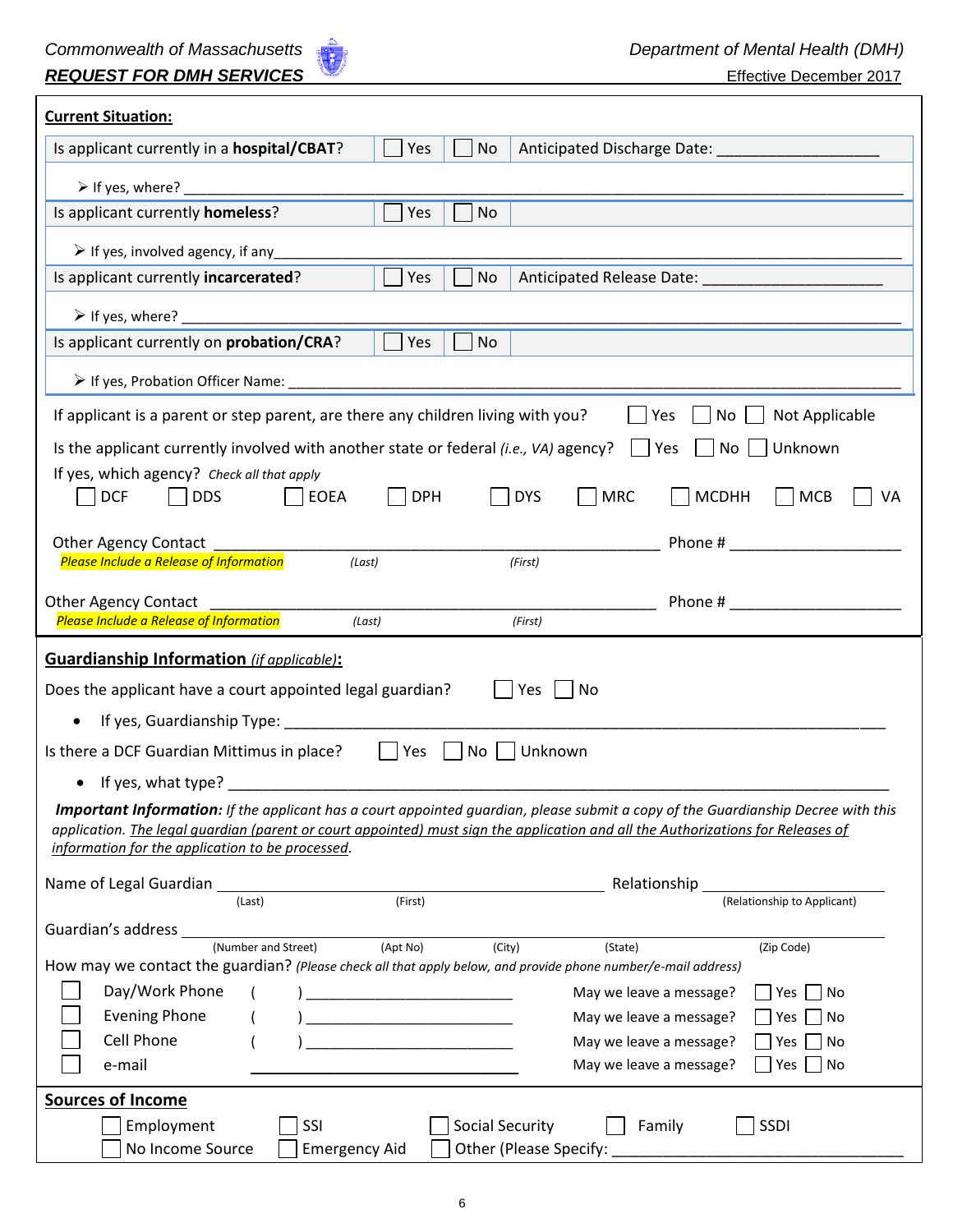| Commonwealth of Massachusetts<br><b>REQUEST FOR DMH SERVICES</b>                                                                                                                                                        | Department of Mental Health (DMH)<br>Effective December 2017 |
|-------------------------------------------------------------------------------------------------------------------------------------------------------------------------------------------------------------------------|--------------------------------------------------------------|
| <b>Education/School/College Information</b>                                                                                                                                                                             |                                                              |
| Is applicant currently in school? $\Box$ Yes $\Box$ No $\Box$ Unknown                                                                                                                                                   |                                                              |
| If yes, school and town/city<br>$\bullet$                                                                                                                                                                               |                                                              |
|                                                                                                                                                                                                                         |                                                              |
| Does applicant have an <i>Individualized Education Plan</i> (IEP)? $\Box$ Yes $\Box$ No $\Box$ Unknown                                                                                                                  |                                                              |
| If Yes, what type of special education service(s) is the applicant receiving? (Please check all that apply.)                                                                                                            |                                                              |
| Day   Unknown<br>Residential                                                                                                                                                                                            |                                                              |
| Is this a 688 referral? $\Box$ Yes $\Box$ No $\Box$ Unknown                                                                                                                                                             |                                                              |
| Does applicant have a 504 Accommodation Plan?   Yes   No<br>Unknown                                                                                                                                                     |                                                              |
| <b>Health Insurance:</b>                                                                                                                                                                                                |                                                              |
| Current Coverage (check all that apply):                                                                                                                                                                                |                                                              |
|                                                                                                                                                                                                                         |                                                              |
|                                                                                                                                                                                                                         |                                                              |
|                                                                                                                                                                                                                         |                                                              |
|                                                                                                                                                                                                                         |                                                              |
| $\triangleright$ Is applicant currently enrolled in <i>Children's Behavioral Health Initiative</i> (CBHI) Services?<br>If "yes," please identify services person is receiving and Community Service Agency (CSA) below. | <b>Yes</b><br>No<br>$\mathbf{1}$                             |
| ٠                                                                                                                                                                                                                       |                                                              |
| CBHI service(s) applicant is currently receiving: ______________________________                                                                                                                                        |                                                              |
| > Is applicant currently enrolled in an Accountable Care Organization (ACO)?<br>If "yes," please identify name and contact information below.                                                                           | Yes<br>No                                                    |
| $\triangleright$ Is applicant currently enrolled in a <b>Behavioral Health Community Partner (BHCP)</b> ?<br>If "yes," please identify name and contact information below.                                              | Yes<br>No                                                    |
| <b>One Care</b>                                                                                                                                                                                                         |                                                              |
|                                                                                                                                                                                                                         |                                                              |
|                                                                                                                                                                                                                         |                                                              |
|                                                                                                                                                                                                                         |                                                              |
|                                                                                                                                                                                                                         |                                                              |
|                                                                                                                                                                                                                         |                                                              |
| <b>No Health Insurance</b><br>Is an application for health insurance pending?   Yes<br>No                                                                                                                               |                                                              |
|                                                                                                                                                                                                                         |                                                              |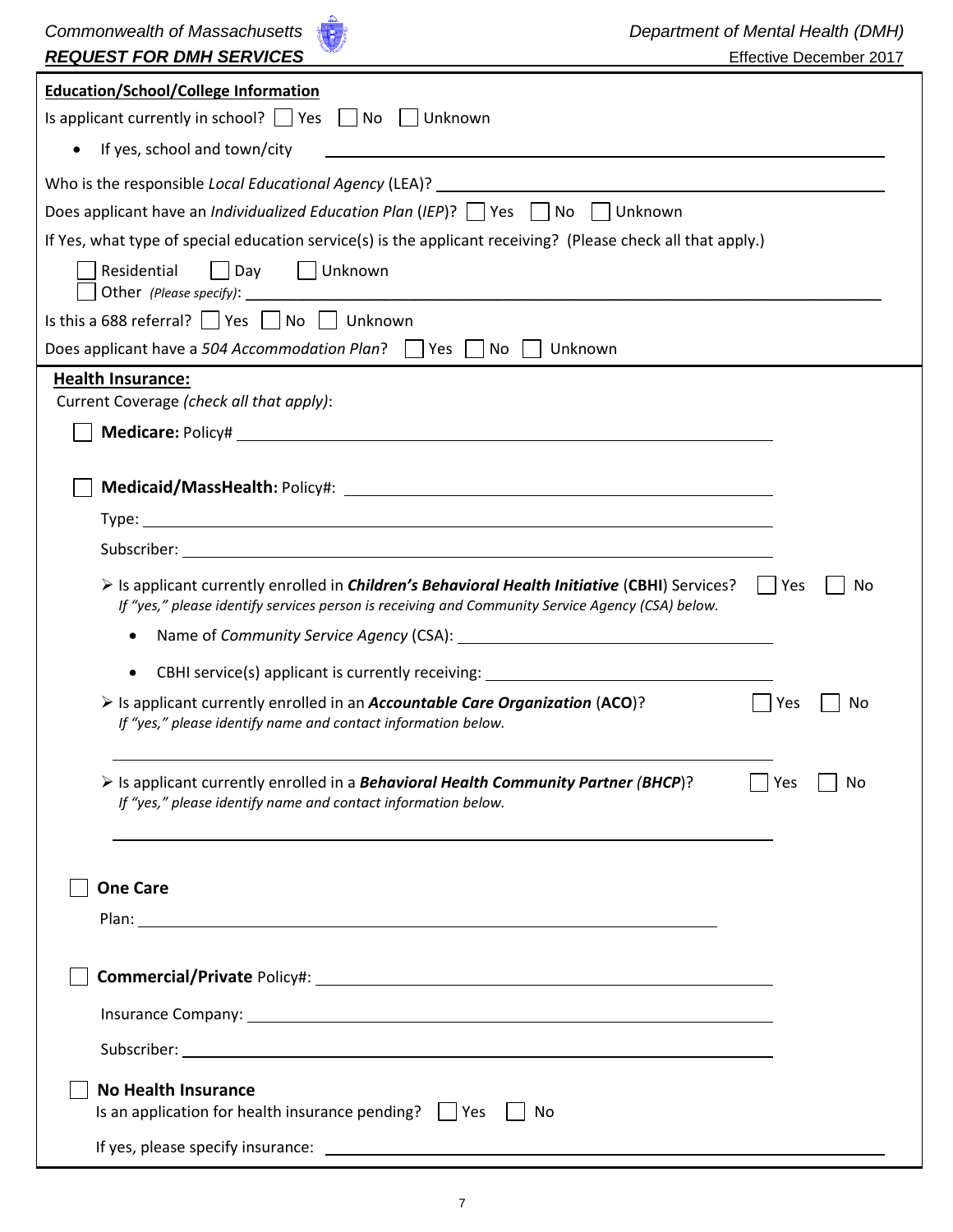| <b>Primary Mental Health Care Provider:</b>                                                                                |                                                                  |           |                      |         |                                                        |
|----------------------------------------------------------------------------------------------------------------------------|------------------------------------------------------------------|-----------|----------------------|---------|--------------------------------------------------------|
| Please indicate who provides the applicant with regular mental health care. If there is no regular source of mental health |                                                                  |           |                      |         |                                                        |
| care, use this section to indicate the most recent source of mental health care.                                           |                                                                  |           |                      |         |                                                        |
|                                                                                                                            | (Last)                                                           |           | $\overline{(First)}$ |         |                                                        |
| Current Provider?     Yes                                                                                                  | No                                                               |           |                      |         |                                                        |
|                                                                                                                            |                                                                  |           |                      |         |                                                        |
|                                                                                                                            |                                                                  |           |                      |         |                                                        |
| (Number and Street)                                                                                                        |                                                                  | (Apt No.) | (City)               | (State) | (Zip Code)                                             |
|                                                                                                                            |                                                                  |           |                      |         | Extension: ___________________                         |
| <b>Diagnosis Information:</b>                                                                                              |                                                                  |           |                      |         |                                                        |
| Does the applicant have a current psychiatric diagnosis? $\Box$ Yes $\Box$ No $\Box$ Unknown                               |                                                                  |           |                      |         |                                                        |
| If yes, please list all known diagnoses:                                                                                   |                                                                  |           |                      |         |                                                        |
|                                                                                                                            |                                                                  |           |                      |         |                                                        |
|                                                                                                                            |                                                                  |           |                      |         |                                                        |
|                                                                                                                            |                                                                  |           |                      |         |                                                        |
|                                                                                                                            |                                                                  |           |                      |         |                                                        |
|                                                                                                                            |                                                                  |           |                      |         |                                                        |
|                                                                                                                            |                                                                  |           |                      |         |                                                        |
|                                                                                                                            |                                                                  |           |                      |         |                                                        |
|                                                                                                                            |                                                                  |           |                      |         |                                                        |
| <b>Other Supports</b>                                                                                                      |                                                                  |           |                      |         |                                                        |
| <b>Name</b>                                                                                                                | Relationship<br>(e.g., family,<br>therapist, clergy,<br>$etc.$ ) |           | <b>Address</b>       | Phone   | <b>Release of</b><br>Information<br>Included?<br>(Y/N) |
|                                                                                                                            |                                                                  |           |                      |         |                                                        |
|                                                                                                                            |                                                                  |           |                      |         |                                                        |
|                                                                                                                            |                                                                  |           |                      |         |                                                        |
|                                                                                                                            |                                                                  |           |                      |         |                                                        |
|                                                                                                                            |                                                                  |           |                      |         |                                                        |
|                                                                                                                            |                                                                  |           |                      |         |                                                        |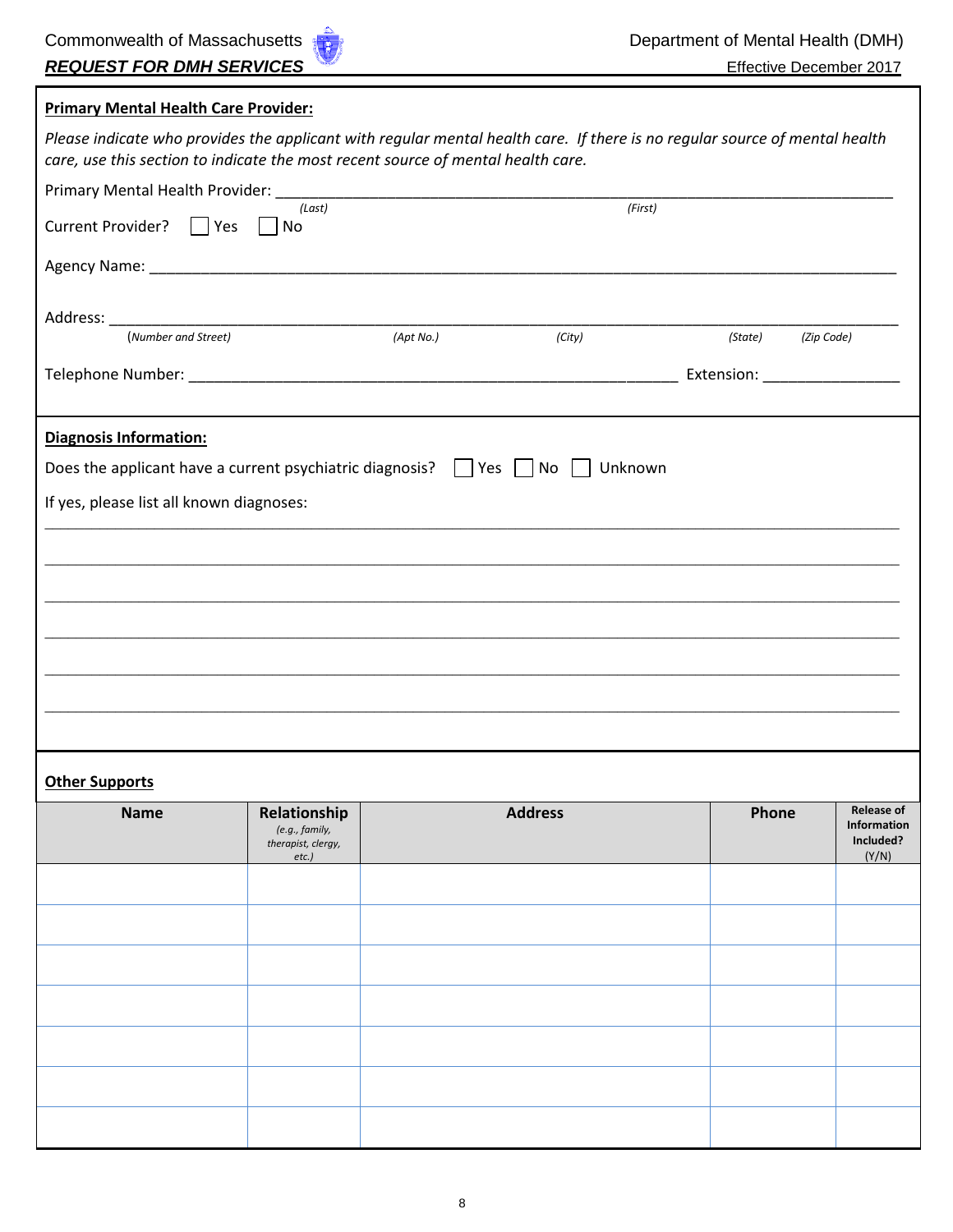Г

٦

| $\Box$ No<br>Are there any medical problems that require ongoing care? $\Box$ Yes $\Box$ No<br>Unknown<br>Has there ever been a diagnosis of a neurological problem? $\Box$ Yes $\Box$ No<br>Unknown |
|------------------------------------------------------------------------------------------------------------------------------------------------------------------------------------------------------|
|                                                                                                                                                                                                      |
|                                                                                                                                                                                                      |
|                                                                                                                                                                                                      |
|                                                                                                                                                                                                      |
|                                                                                                                                                                                                      |
| If "yes," please describe any current medical or neurological problems:                                                                                                                              |
|                                                                                                                                                                                                      |
|                                                                                                                                                                                                      |
|                                                                                                                                                                                                      |
| <b>Medications</b>                                                                                                                                                                                   |
| Is the applicant currently taking any medications? $\Box$ Yes $\Box$ No $\Box$ Unknown                                                                                                               |
| If yes, please list medications, dosages and prescriber:                                                                                                                                             |
|                                                                                                                                                                                                      |
|                                                                                                                                                                                                      |
|                                                                                                                                                                                                      |
|                                                                                                                                                                                                      |
|                                                                                                                                                                                                      |
|                                                                                                                                                                                                      |
|                                                                                                                                                                                                      |
| Why is the applicant applying for services?                                                                                                                                                          |
|                                                                                                                                                                                                      |
|                                                                                                                                                                                                      |
| What kinds of services are needed?                                                                                                                                                                   |
|                                                                                                                                                                                                      |
|                                                                                                                                                                                                      |
|                                                                                                                                                                                                      |
|                                                                                                                                                                                                      |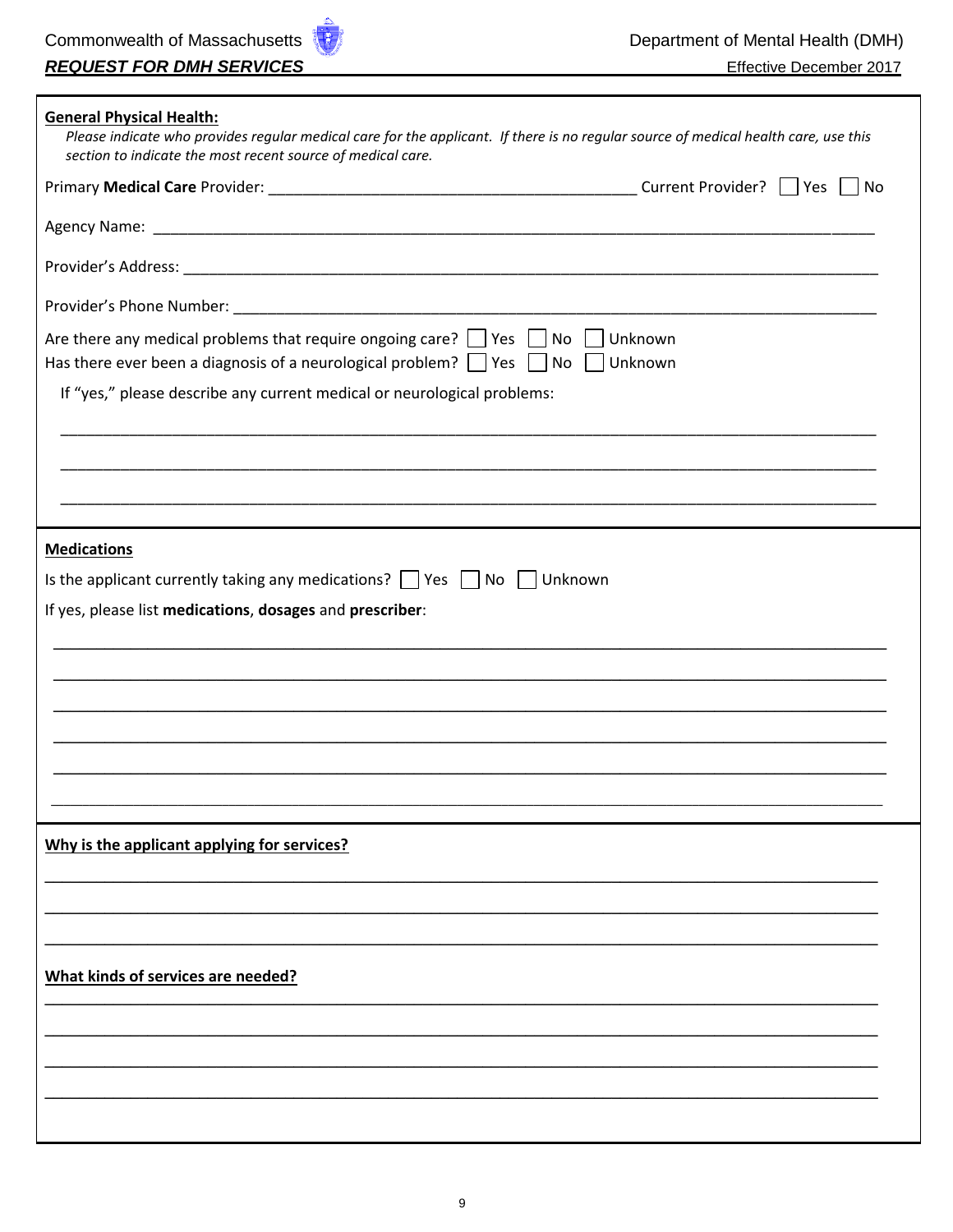#### *DMH SERVICE AUTHORIZATION DETERMINATION*

- I request that the Department of Mental Health (DMH) conduct a DMH service authorization determination. I have attached Signed *Authorization for Release of Information* forms to this application if necessary. I understand that DMH will collect and review medical records as part of the determination process. I understand that my name and information about me will be included in a DMH record keeping system.
- DMH may require a personal interview with me or a clinical evaluation in circumstances where the available clinical records are not sufficient to make a determination.
- I will be required to disclose information about my income and insurance and may be charged for services according to my ability to pay.
- I understand the decision of DMH may be appealed when it is determined the applicant is not approved for services because they do not meet the criteria for DMH services.
- I received a copy of the *DMH Notice of Privacy Practices* (appended to this request for services).
- I give permission to DMH to communicate about my request for DMH services with the person identified below who assisted with this application. This permission is valid until my application is fully processed or I notify DMH in writing that I revoke it.

| <b>CONTRACTOR</b><br><b>CONTRACTOR</b>                                                                                          | <b>Service Service</b>                                                                                         | <b>Service Service Service</b>                                                                                 |
|---------------------------------------------------------------------------------------------------------------------------------|----------------------------------------------------------------------------------------------------------------|----------------------------------------------------------------------------------------------------------------|
|                                                                                                                                 |                                                                                                                |                                                                                                                |
| v<br>٠<br><b>Contract Contract Contract Contract Contract Contract Contract Contract Contract Contract Contract Contract Co</b> | and the state of the state of the state of the state of the state of the state of the state of the state of th | and the state of the state of the state of the state of the state of the state of the state of the state of th |

| <u> 1911 - 1922 - 1923 - 1923 - 1923 - 1923 - 1923 - 1923 - 1923 - 1924 - 1924 - 1924 - 1924 - 1924 - 1924 - 19</u> |                                                                                              |                                            |             |
|---------------------------------------------------------------------------------------------------------------------|----------------------------------------------------------------------------------------------|--------------------------------------------|-------------|
|                                                                                                                     | Signature of applicant or legal guardian of the person                                       | Applicant Name (Please Print)              | Date Signed |
|                                                                                                                     | Signed by:     Parent     Legal Guardian                                                     | Applicant if an adult or emancipated minor |             |
|                                                                                                                     | <b>Guardianship or DCF Mittimus documents attached</b> ? $\Box$ Yes $\Box$ No $\Box$ Unknown |                                            |             |

#### **PERSON ASSISTING APPLICANT**

This section must be completed by the provider or other person assisting the applicant with the application.

| Name         |                     |         |          | Relationship                          |         |                             |  |
|--------------|---------------------|---------|----------|---------------------------------------|---------|-----------------------------|--|
|              | (Last)              | (First) |          |                                       |         | (Relationship to Applicant) |  |
| Agency Name: |                     |         |          |                                       |         |                             |  |
| Address:     |                     |         |          |                                       |         |                             |  |
|              | (Number and Street) |         | (Apt No) | (City)                                | (State) | (Zip Code)                  |  |
| Telephone#   |                     |         |          | $\Box$ Day $\Box$ Evening $\Box$ Cell |         |                             |  |

#### **PROGRAM OR FACILITY SUBMITTING APPLICATION ON BEHALF OF APPLICANT**

This section is to be completed by the program or facility submitting the application on behalf of applicant.

| Name of Program or Facility                        | Name of Applicant                                                                                                                                                                                                   |
|----------------------------------------------------|---------------------------------------------------------------------------------------------------------------------------------------------------------------------------------------------------------------------|
| The applicant/guardian was informed on             | date that an application was being filed on their behalf and they did not object.<br>The applicant lacks capacity and a petition for guardianship was filed in the appropriate court (copy of petition is attached) |
| <b>Sign</b>                                        |                                                                                                                                                                                                                     |
| Signature & title of person submitting application | Printed Name of person submitting application                                                                                                                                                                       |

#### **TO SUBMIT RELEASE OF MEDICAL INFORMATION FORMS**

As part of the request for DMH Services determination process, DMH will review all available records of mental health care received by the applicant. **Please submit signed** *Authorization for Release of Information* **forms along with the application**.

- 1. Please submit one signed *Authorization for Release of Information* **form for each provider** of mental health care. If mental health care is provided through a clinic, please identify a primary provider of care at that clinic. Make additional copies of this form as needed.
- 2. In addition, please **submit** an *Authorization for Release of Information* **form for any other clinical information the applicant would like to have considered as part of the determination**. Make additional copies of this form as needed.
- 3. Please **check the accuracy** of the provider's name, address, and phone number on each release form. Correct names, addresses and phone numbers expedite the review process.
- 4. Please be sure to initial and sign all areas on the release of information (including the specially authorized release section)

#### **How many** *Authorizations for Release of Information* **forms are being submitted with this application?**

DMH will also review any medical records that the applicant or those assisting the applicant may have in their possession and wish to submit for consideration.

- 5. Please complete and sign an Authorization for Release of Information form for each medical record that is attached to this application in case DMH staff needs to clarify information contained in the report.
- 6. Copies of medical records cannot be returned so please do not send original copies.

#### **How many copies of medical reports are attached to this application?**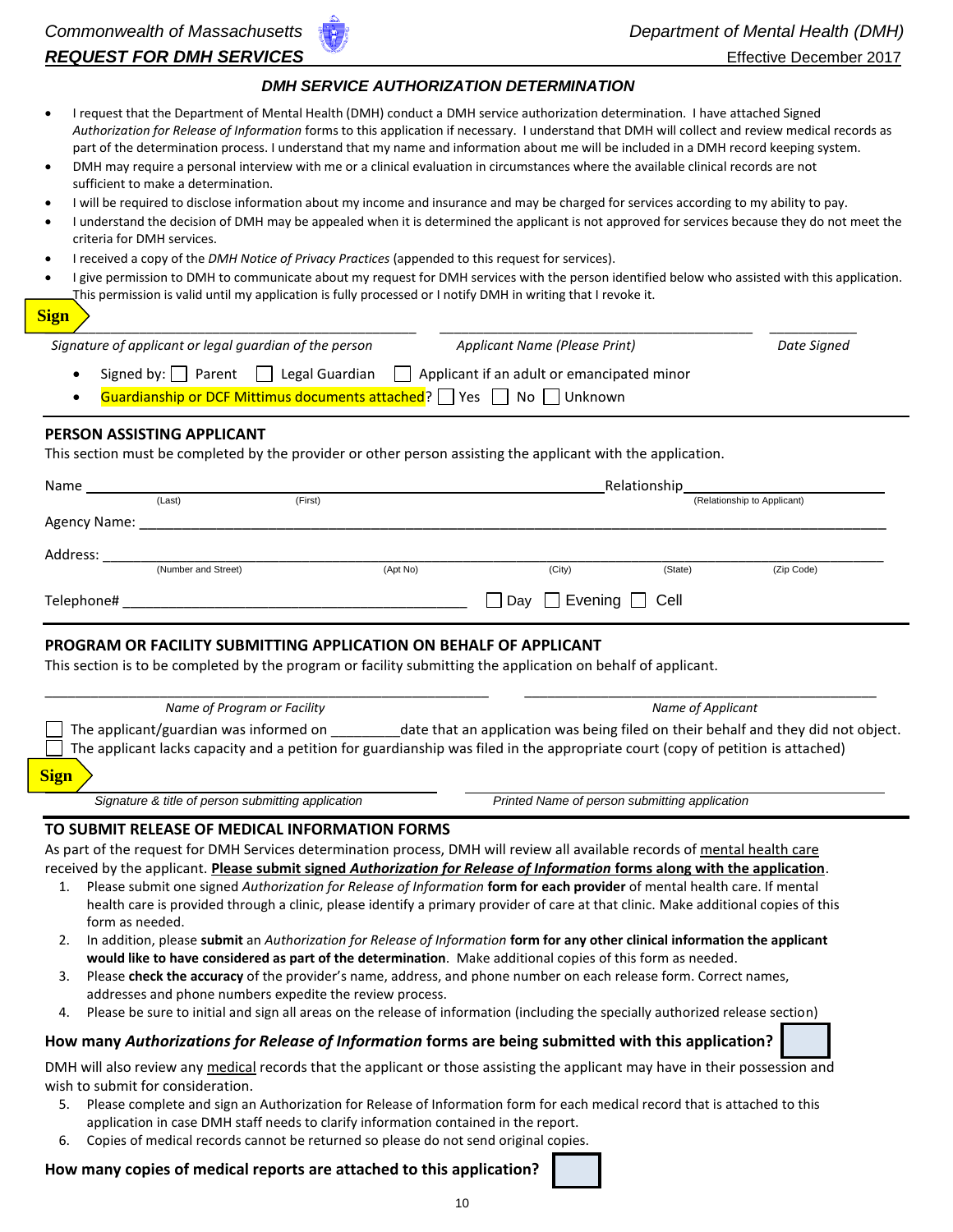| 1. Patient/Applicant Information                                                                                                                                                                                                                  |                                       |
|---------------------------------------------------------------------------------------------------------------------------------------------------------------------------------------------------------------------------------------------------|---------------------------------------|
|                                                                                                                                                                                                                                                   |                                       |
|                                                                                                                                                                                                                                                   |                                       |
| City/Town: _____________________________                                                                                                                                                                                                          |                                       |
| Social Security #:________________________                                                                                                                                                                                                        |                                       |
|                                                                                                                                                                                                                                                   |                                       |
|                                                                                                                                                                                                                                                   |                                       |
| 2. Authorization to Release: lauthorizethe Department of Mental Health (DMH) to receive and release<br>information, including confidential communications, from orto the Person, Agency or Facility named<br>below, either verbally or inwriting. |                                       |
| Person, Agency or Facility (e.g., name and address of hospital,<br>outpatient provider, residential program, other)                                                                                                                               | <b>DMH Service Authorization Unit</b> |
|                                                                                                                                                                                                                                                   |                                       |
|                                                                                                                                                                                                                                                   |                                       |
|                                                                                                                                                                                                                                                   |                                       |
|                                                                                                                                                                                                                                                   |                                       |
|                                                                                                                                                                                                                                                   |                                       |
|                                                                                                                                                                                                                                                   |                                       |
|                                                                                                                                                                                                                                                   |                                       |

| 3. Check to indicate the information you want shared: (check all that apply)                          |                                                                                                |                  |  |  |
|-------------------------------------------------------------------------------------------------------|------------------------------------------------------------------------------------------------|------------------|--|--|
| □ Mental Health Diagnosis and Treatment provided by a Psychiatrist; Psychologist; Mental              |                                                                                                |                  |  |  |
|                                                                                                       | Health Clinical Nurse Specialist; Licensed Social Worker Counseling; all other Licensed Mental |                  |  |  |
| <b>Health Providers.</b>                                                                              |                                                                                                |                  |  |  |
| <b>If Leaft in Septimary Septimary Septimary Septimary Septimary Septimary Separate</b> authorization |                                                                                                |                  |  |  |
| Discharge Summary<br><b>Treatment Plans</b>                                                           |                                                                                                |                  |  |  |
| $\Box$ ISPs & IAPs                                                                                    | <b>Neuropsych Testing</b>                                                                      | Transfer Summary |  |  |
| Admission<br>Documentation                                                                            | Physical Exam                                                                                  | Lab Reports      |  |  |

Other (please specify) / additional information: \_\_\_\_\_\_\_\_\_\_\_\_\_\_\_\_\_\_\_\_\_\_\_\_\_\_\_\_\_\_\_\_\_\_\_\_

| $\mid$ 4. Dates of the information you want shared: (Specify dates OR select 3 year period by checking the<br>box) |
|--------------------------------------------------------------------------------------------------------------------|
| Dates of Requested Information: From:<br>To:                                                                       |
| $\vert$   For the 3 year period prior to the date of this authorization.<br><b>OR</b>                              |

\_\_\_\_\_\_\_\_\_\_\_\_\_\_\_\_\_\_\_\_\_\_\_\_\_\_\_\_\_\_\_\_\_\_\_\_\_\_\_\_\_\_\_\_\_\_\_\_\_\_\_\_\_\_\_\_\_\_\_\_\_\_\_\_\_\_\_\_\_\_\_\_\_\_\_\_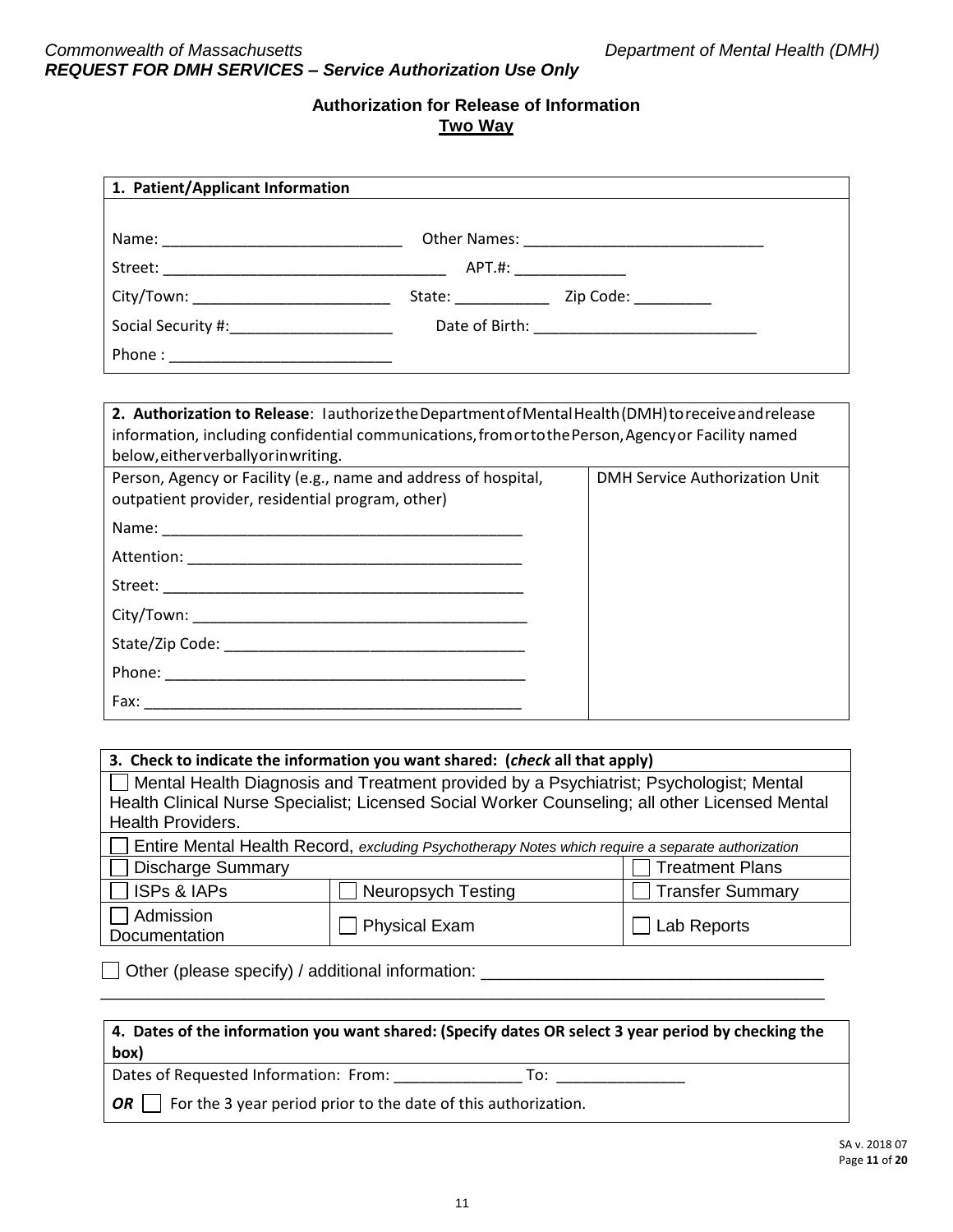#### Patient/Applicant Name:

**5. Please** *check* **to indicate you give permission to release the following information if present in your record: (***check* **all that apply)**

HIV test results (Authorization required for each release request.)

 Alcohol and Drug Abuse Records Protected by Federal Confidentiality Rules 42 CFR Part 2 Federal rules prohibit any further disclosure of this information unless disclosure is expressly permitted by written authorization of the person to whom it pertains or as otherwise permitted by 42 CFR Part 2.

**Purpose of the Release:** Service authorization.

I understand that:

- I have a right to revoke this authorization at any time.
- If I revoke this authorization, I must do so in writing and present it to DMH at the DMH address identified on page one or the DMH office in my area. (Find DMH area offices at www.mass.gov/dmh-officesfacilities-and-staff-directory; call 1-800-221-0053; or email dmhinfo@MassMail.State.MA.US.)
- The revocation will not apply to information that has already been released pursuant to this authorization.
- The revocation will not apply to my insurance company when the law provides my insurer with the right to contest a claim under my policy.
- Once the above information is released, the recipient may redisclose it and the information may not be protected by federal or state privacy laws or regulations.
- Authorizing the disclosure of the information identified above is voluntary.
- I need not sign this form to receive treatment or services from DMH and/or the other named person, facility or agency; however, lack of ability to share or obtain information may prevent DMH, and/or the other named person, facility or agency, from providing appropriate and necessary care.

This authorization will expire (specify a date, time period or an event) expressed or an expression or, if nothing is specified, it will expire the later of: (i) one year from date of signing; or (ii) if applicable, when I am no longer receiving services from DMH.

| X                                                                           |      |
|-----------------------------------------------------------------------------|------|
| Your signature or Personal Representative's signature                       | Date |
| Print name of signer                                                        |      |
| The following information is needed if signed by a personal representative: |      |
| Type of authority (e.g., court appointed, custodial parent):                |      |
| If court appointed provide copy of court order.                             |      |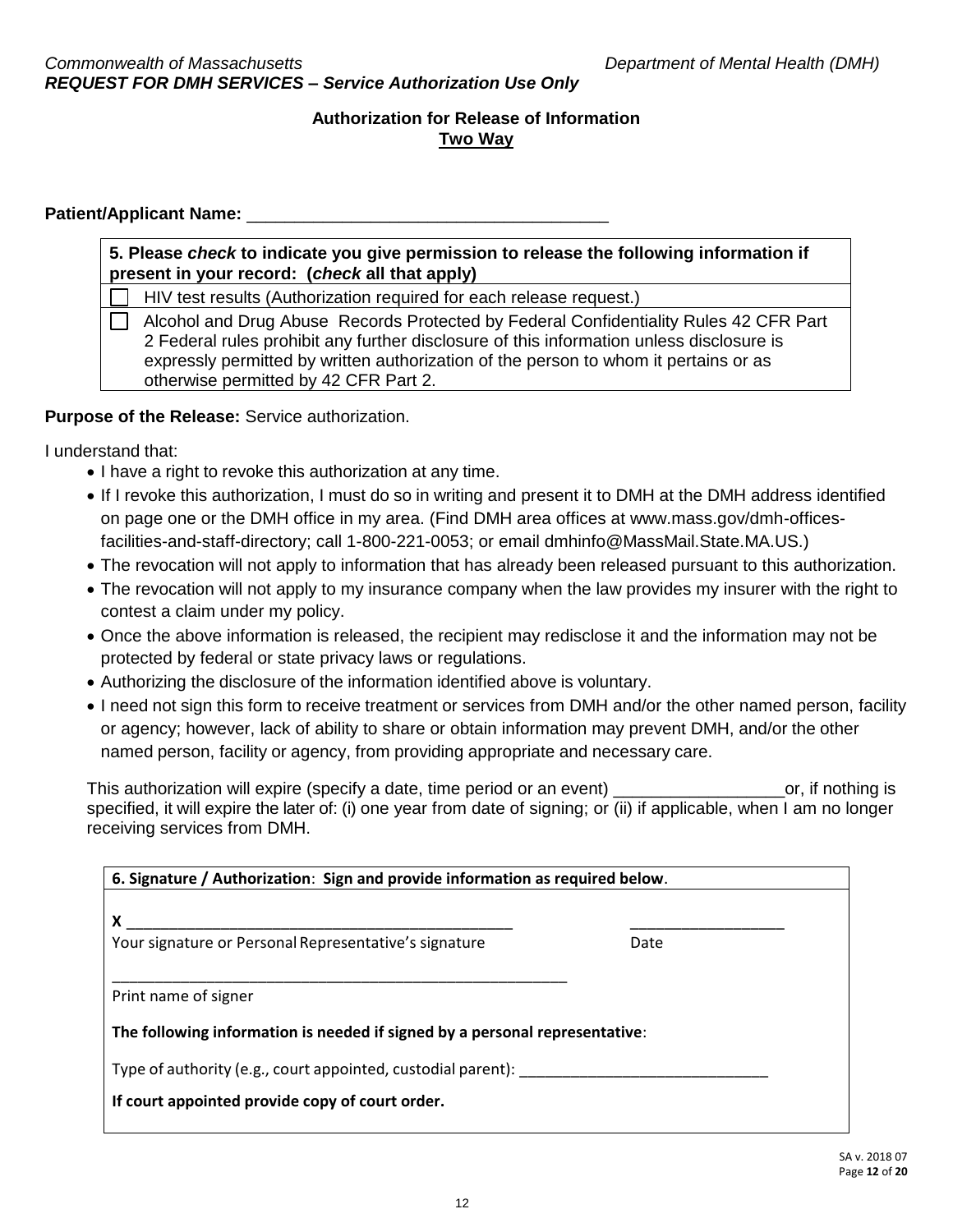| 1. Patient/Applicant Information                                                                                                                                                                                                                  |                                       |
|---------------------------------------------------------------------------------------------------------------------------------------------------------------------------------------------------------------------------------------------------|---------------------------------------|
|                                                                                                                                                                                                                                                   |                                       |
|                                                                                                                                                                                                                                                   |                                       |
|                                                                                                                                                                                                                                                   |                                       |
| City/Town: _____________________________                                                                                                                                                                                                          |                                       |
| Social Security #:________________________                                                                                                                                                                                                        |                                       |
|                                                                                                                                                                                                                                                   |                                       |
|                                                                                                                                                                                                                                                   |                                       |
| 2. Authorization to Release: lauthorizethe Department of Mental Health (DMH) to receive and release<br>information, including confidential communications, from orto the Person, Agency or Facility named<br>below, either verbally or inwriting. |                                       |
| Person, Agency or Facility (e.g., name and address of hospital,<br>outpatient provider, residential program, other)                                                                                                                               | <b>DMH Service Authorization Unit</b> |
|                                                                                                                                                                                                                                                   |                                       |
|                                                                                                                                                                                                                                                   |                                       |
|                                                                                                                                                                                                                                                   |                                       |
|                                                                                                                                                                                                                                                   |                                       |
|                                                                                                                                                                                                                                                   |                                       |
|                                                                                                                                                                                                                                                   |                                       |
|                                                                                                                                                                                                                                                   |                                       |
|                                                                                                                                                                                                                                                   |                                       |

| 3. Check to indicate the information you want shared: (check all that apply)                                                                                                             |                      |             |  |  |
|------------------------------------------------------------------------------------------------------------------------------------------------------------------------------------------|----------------------|-------------|--|--|
| Mental Health Diagnosis and Treatment provided by a Psychiatrist; Psychologist; Mental<br>Health Clinical Nurse Specialist; Licensed Social Worker Counseling; all other Licensed Mental |                      |             |  |  |
| <b>Health Providers.</b>                                                                                                                                                                 |                      |             |  |  |
|                                                                                                                                                                                          |                      |             |  |  |
| <b>If Leaf in the Mental Health Record</b> , excluding Psychotherapy Notes which require a separate authorization                                                                        |                      |             |  |  |
| Discharge Summary<br><b>Treatment Plans</b>                                                                                                                                              |                      |             |  |  |
| $\Box$ ISPs & IAPs<br>Transfer Summary<br><b>Neuropsych Testing</b>                                                                                                                      |                      |             |  |  |
| Admission<br>Documentation                                                                                                                                                               | <b>Physical Exam</b> | Lab Reports |  |  |

Other (please specify) / additional information: \_\_\_\_\_\_\_\_\_\_\_\_\_\_\_\_\_\_\_\_\_\_\_\_\_\_\_\_\_\_\_\_\_\_\_\_

| 4. Dates of the information you want shared: (Specify dates OR select 3 year period by checking the<br>box) |
|-------------------------------------------------------------------------------------------------------------|
| Dates of Requested Information: From:<br>To:                                                                |
| For the 3 year period prior to the date of this authorization.<br>OR                                        |

\_\_\_\_\_\_\_\_\_\_\_\_\_\_\_\_\_\_\_\_\_\_\_\_\_\_\_\_\_\_\_\_\_\_\_\_\_\_\_\_\_\_\_\_\_\_\_\_\_\_\_\_\_\_\_\_\_\_\_\_\_\_\_\_\_\_\_\_\_\_\_\_\_\_\_\_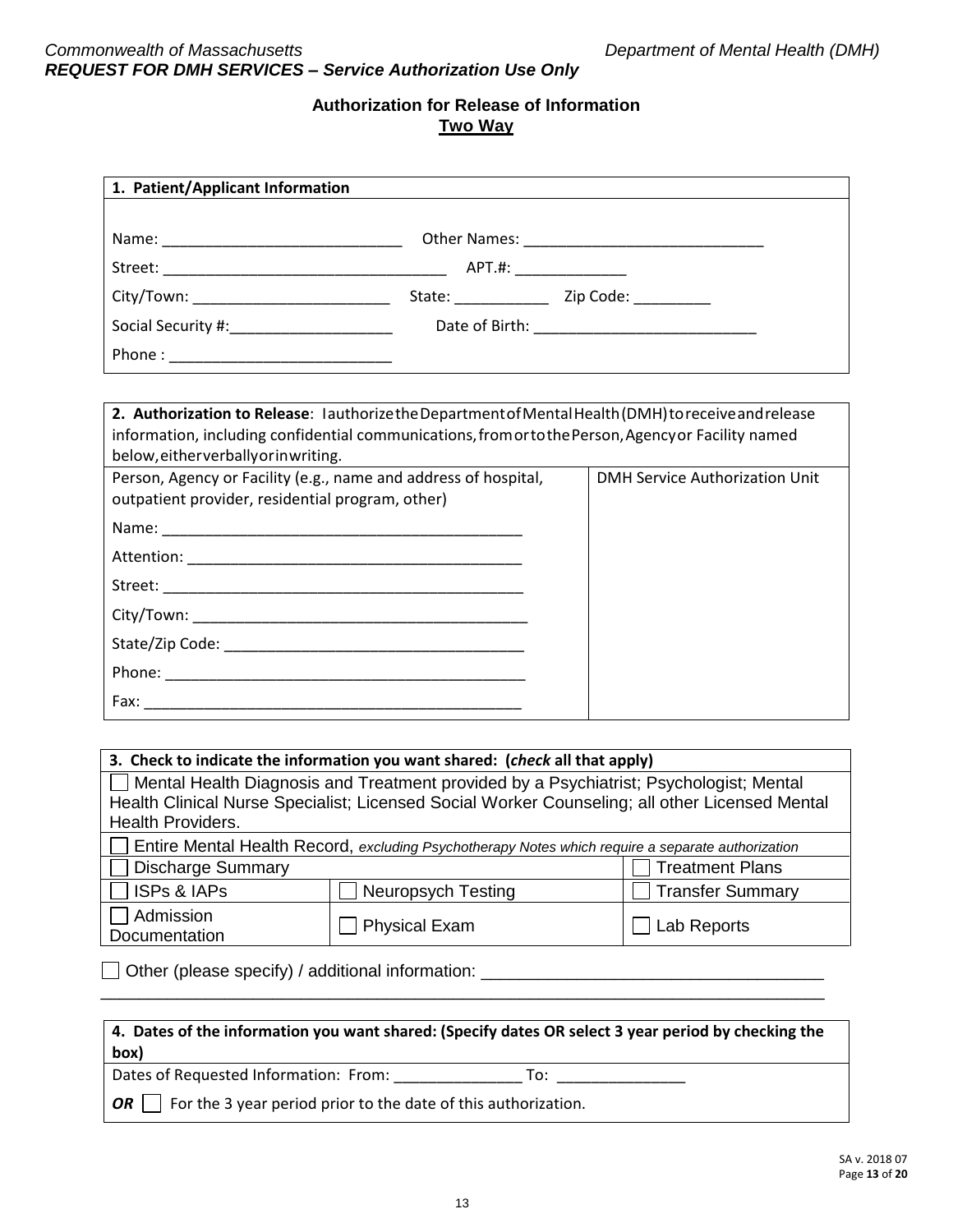#### Patient/Applicant Name:

**5. Please** *check* **to indicate you give permission to release the following information if present in your record: (***check* **all that apply)**

HIV test results (Authorization required for each release request.)

 Alcohol and Drug Abuse Records Protected by Federal Confidentiality Rules 42 CFR Part 2 Federal rules prohibit any further disclosure of this information unless disclosure is expressly permitted by written authorization of the person to whom it pertains or as otherwise permitted by 42 CFR Part 2.

**Purpose of the Release:** Service authorization.

I understand that:

- I have a right to revoke this authorization at any time.
- If I revoke this authorization, I must do so in writing and present it to DMH at the DMH address identified on page one or the DMH office in my area. (Find DMH area offices at www.mass.gov/dmh-officesfacilities-and-staff-directory; call 1-800-221-0053; or email dmhinfo@MassMail.State.MA.US.)
- The revocation will not apply to information that has already been released pursuant to this authorization.
- The revocation will not apply to my insurance company when the law provides my insurer with the right to contest a claim under my policy.
- Once the above information is released, the recipient may redisclose it and the information may not be protected by federal or state privacy laws or regulations.
- Authorizing the disclosure of the information identified above is voluntary.
- I need not sign this form to receive treatment or services from DMH and/or the other named person, facility or agency; however, lack of ability to share or obtain information may prevent DMH, and/or the other named person, facility or agency, from providing appropriate and necessary care.

This authorization will expire (specify a date, time period or an event) express that the or, if nothing is specified, it will expire the later of: (i) one year from date of signing; or (ii) if applicable, when I am no longer receiving services from DMH.

| X                                                                           |      |
|-----------------------------------------------------------------------------|------|
| Your signature or Personal Representative's signature                       | Date |
| Print name of signer                                                        |      |
| The following information is needed if signed by a personal representative: |      |
| Type of authority (e.g., court appointed, custodial parent):                |      |
|                                                                             |      |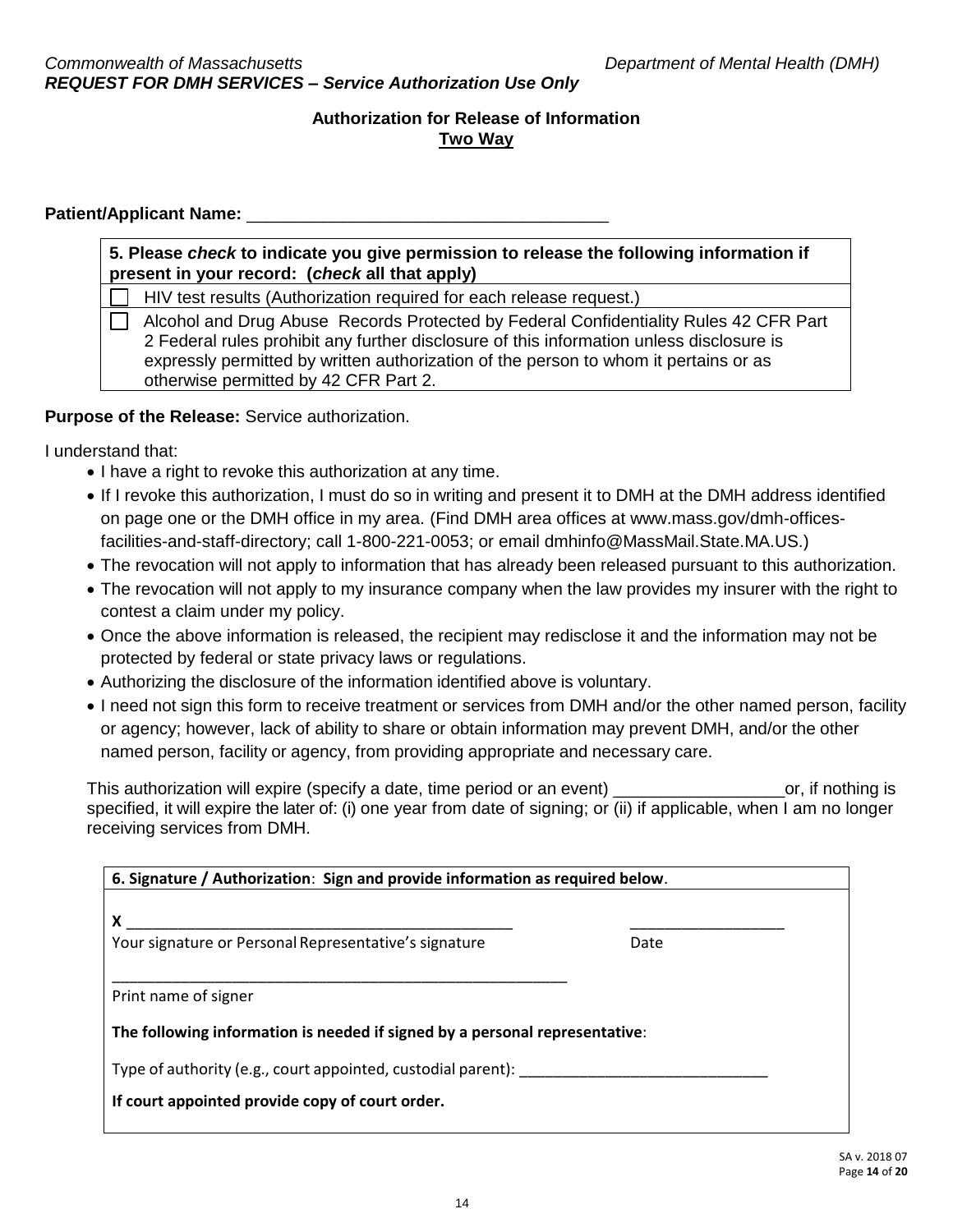| 1. Patient/Applicant Information                                                                                                                                                                                                                  |                                       |
|---------------------------------------------------------------------------------------------------------------------------------------------------------------------------------------------------------------------------------------------------|---------------------------------------|
|                                                                                                                                                                                                                                                   |                                       |
|                                                                                                                                                                                                                                                   |                                       |
|                                                                                                                                                                                                                                                   |                                       |
| City/Town: _____________________________                                                                                                                                                                                                          |                                       |
| Social Security #:_________________________                                                                                                                                                                                                       |                                       |
|                                                                                                                                                                                                                                                   |                                       |
|                                                                                                                                                                                                                                                   |                                       |
| 2. Authorization to Release: lauthorizethe Department of Mental Health (DMH) to receive and release<br>information, including confidential communications, from orto the Person, Agency or Facility named<br>below, either verbally or inwriting. |                                       |
| Person, Agency or Facility (e.g., name and address of hospital,<br>outpatient provider, residential program, other)                                                                                                                               | <b>DMH Service Authorization Unit</b> |
|                                                                                                                                                                                                                                                   |                                       |
|                                                                                                                                                                                                                                                   |                                       |
|                                                                                                                                                                                                                                                   |                                       |
|                                                                                                                                                                                                                                                   |                                       |
|                                                                                                                                                                                                                                                   |                                       |
|                                                                                                                                                                                                                                                   |                                       |
|                                                                                                                                                                                                                                                   |                                       |
|                                                                                                                                                                                                                                                   |                                       |

|                            | 3. Check to indicate the information you want shared: (check all that apply)                                      |                        |
|----------------------------|-------------------------------------------------------------------------------------------------------------------|------------------------|
|                            | Mental Health Diagnosis and Treatment provided by a Psychiatrist; Psychologist; Mental                            |                        |
|                            | Health Clinical Nurse Specialist; Licensed Social Worker Counseling; all other Licensed Mental                    |                        |
| <b>Health Providers.</b>   |                                                                                                                   |                        |
|                            | <b>If Leaf in the Mental Health Record</b> , excluding Psychotherapy Notes which require a separate authorization |                        |
| Discharge Summary          |                                                                                                                   | <b>Treatment Plans</b> |
| $\Box$ ISPs & IAPs         | <b>Neuropsych Testing</b>                                                                                         | Transfer Summary       |
| Admission<br>Documentation | <b>Physical Exam</b>                                                                                              | Lab Reports            |

Other (please specify) / additional information: \_\_\_\_\_\_\_\_\_\_\_\_\_\_\_\_\_\_\_\_\_\_\_\_\_\_\_\_\_\_\_\_\_\_\_\_

| 4. Dates of the information you want shared: (Specify dates OR select 3 year period by checking the<br>box) |
|-------------------------------------------------------------------------------------------------------------|
| Dates of Requested Information: From:<br>то:                                                                |
| For the 3 year period prior to the date of this authorization.<br><b>OR</b>                                 |

\_\_\_\_\_\_\_\_\_\_\_\_\_\_\_\_\_\_\_\_\_\_\_\_\_\_\_\_\_\_\_\_\_\_\_\_\_\_\_\_\_\_\_\_\_\_\_\_\_\_\_\_\_\_\_\_\_\_\_\_\_\_\_\_\_\_\_\_\_\_\_\_\_\_\_\_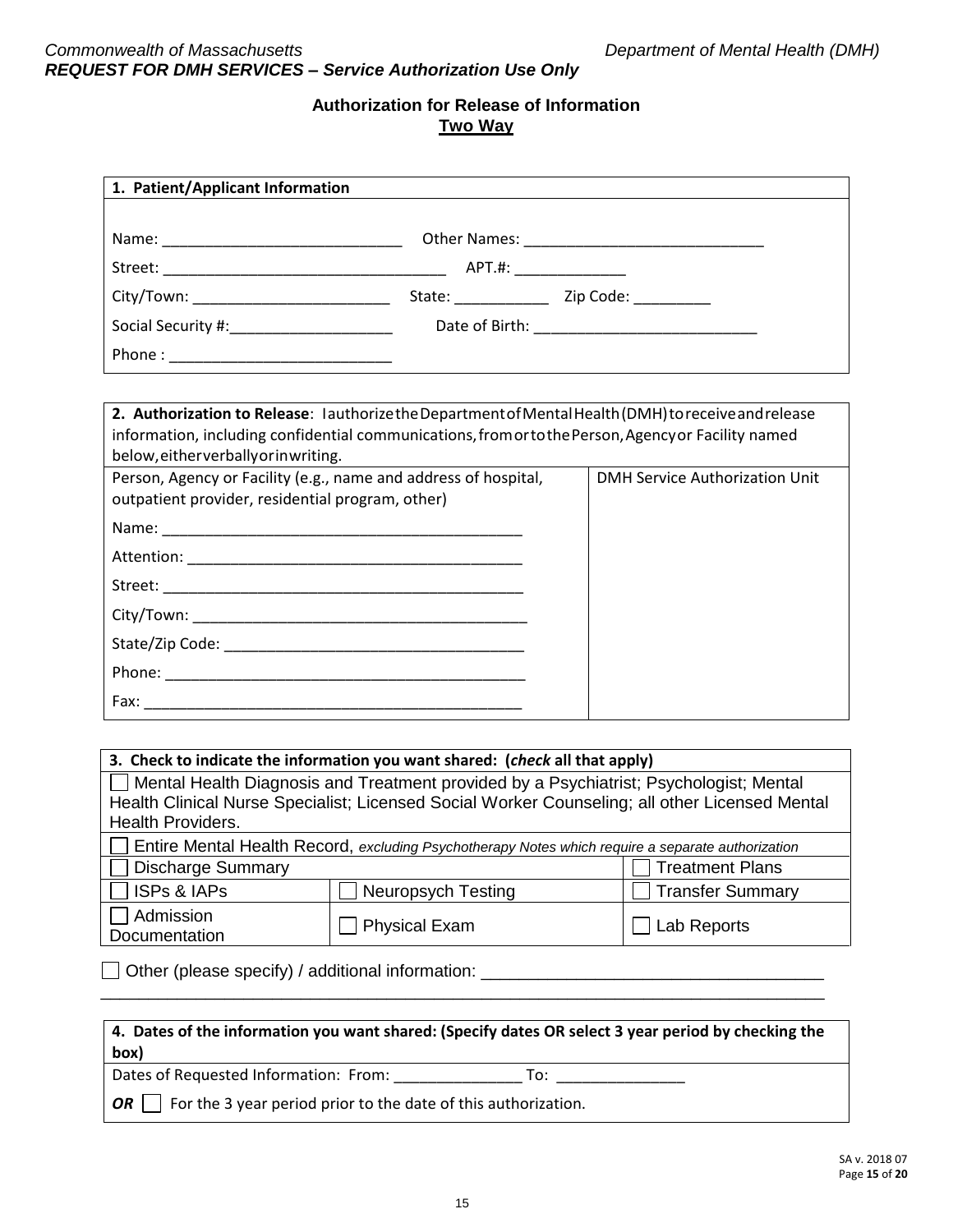#### Patient/Applicant Name:

**5. Please** *check* **to indicate you give permission to release the following information if present in your record: (***check* **all that apply)**

HIV test results (Authorization required for each release request.)

 Alcohol and Drug Abuse Records Protected by Federal Confidentiality Rules 42 CFR Part 2 Federal rules prohibit any further disclosure of this information unless disclosure is expressly permitted by written authorization of the person to whom it pertains or as otherwise permitted by 42 CFR Part 2.

**Purpose of the Release:** Service authorization.

I understand that:

- I have a right to revoke this authorization at any time.
- If I revoke this authorization, I must do so in writing and present it to DMH at the DMH address identified on page one or the DMH office in my area. (Find DMH area offices at www.mass.gov/dmh-officesfacilities-and-staff-directory; call 1-800-221-0053; or email dmhinfo@MassMail.State.MA.US.)
- The revocation will not apply to information that has already been released pursuant to this authorization.
- The revocation will not apply to my insurance company when the law provides my insurer with the right to contest a claim under my policy.
- Once the above information is released, the recipient may redisclose it and the information may not be protected by federal or state privacy laws or regulations.
- Authorizing the disclosure of the information identified above is voluntary.
- I need not sign this form to receive treatment or services from DMH and/or the other named person, facility or agency; however, lack of ability to share or obtain information may prevent DMH, and/or the other named person, facility or agency, from providing appropriate and necessary care.

This authorization will expire (specify a date, time period or an event) expresses that the or, if nothing is specified, it will expire the later of: (i) one year from date of signing; or (ii) if applicable, when I am no longer receiving services from DMH.

| X                                                                           |      |
|-----------------------------------------------------------------------------|------|
| Your signature or Personal Representative's signature                       | Date |
| Print name of signer                                                        |      |
| The following information is needed if signed by a personal representative: |      |
| Type of authority (e.g., court appointed, custodial parent):                |      |
|                                                                             |      |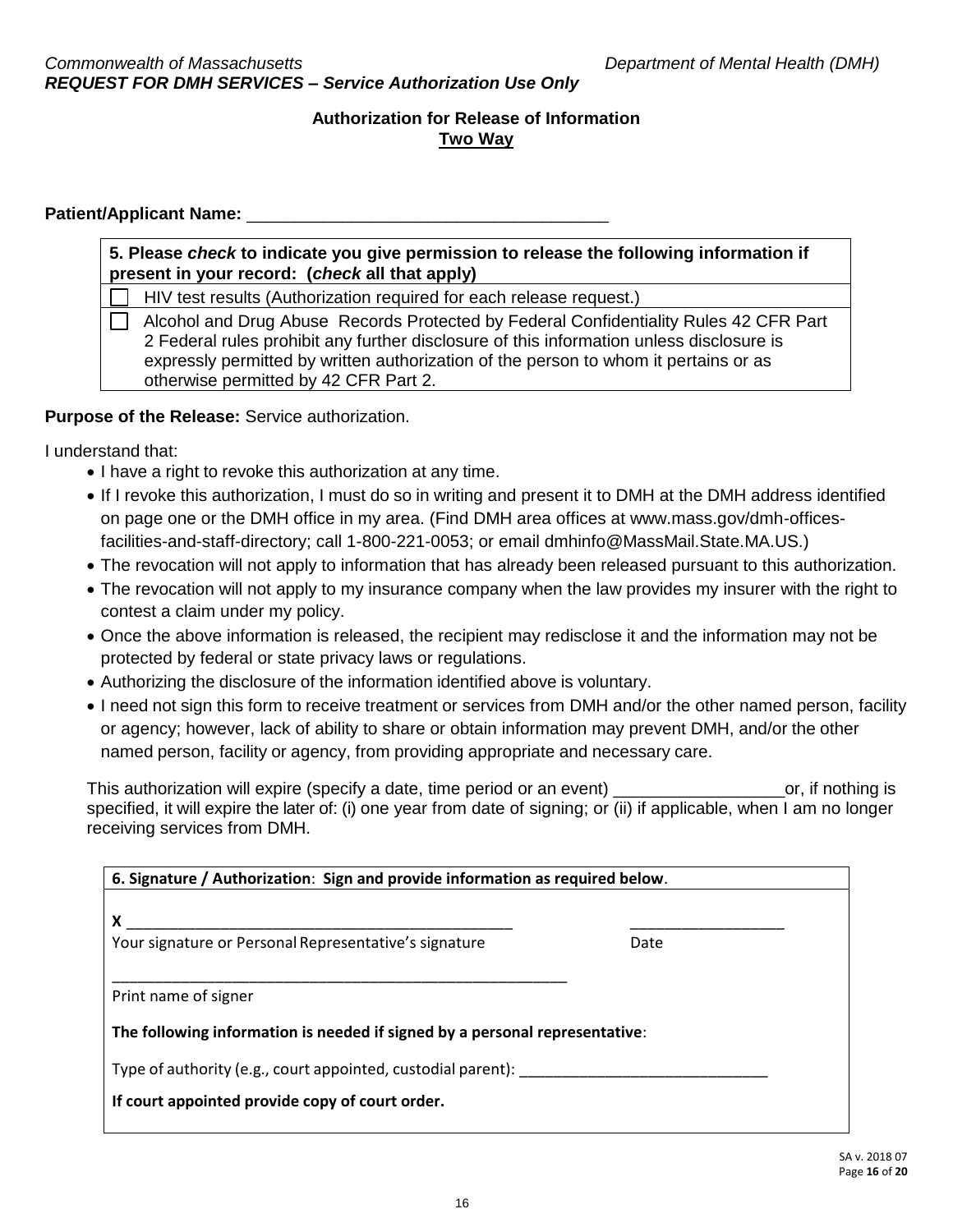

# COMMONWEALTH OF MASSACHUSETTS DEPARTMENT OF MENTAL HEALTH

# **NOTICE OF PRIVACY PRACTICES**

# THIS NOTICE DESCRIBES HOW MEDICAL INFORMATION ABOUT YOU MAY BE USED AND DISCLOSED AND HOW YOU CAN GET ACCESS TO THIS INFORMATION. **PLEASE REVIEW IT CAREFULLY**

Notice Effective Date: May 15, 2018

# **Privacy**

The Department of Mental Health (DMH) is required by state and federal law to maintain the privacy and security of your protected health information (PHI). PHI includes any identifiable information about your physical or mental health, the health care you receive, and the payment for your health care. Information about care that you received from other providers may also be included in your PHI.

DMH is required by law to provide you with this notice to tell you how it may use and disclose your PHI and to inform you of your privacy rights. DMH must follow the privacy practices as set forth in its most current Notice of Privacy Practices.

### **Changes to this Notice**

DMH may change its privacy practices and the terms of this notice at any time. Changes will apply to PHI that DMH already has as well as PHI that DMH receives in the future. The most current privacy notice will be posted in DMH facilities and programs, on the DMH website (www.state.ma.us/dmh), and will be available on request. Every privacy notice will be dated.

#### **How DMH MAY Use and Disclosure Your PHI**

DMH may use your PHI within the DMH organization and disclose it outside of the organization without your authorization for the following purposes:

- **1. For Treatment** DMH may use/disclose PHI to doctors, nurses, residents or students and other health care providers that are involved in delivering your health care and related services. Your PHI will be used to assist in developing your treatment and/or service plan and to conduct periodic reviews and assessments. PHI may be disclosed to other health care professionals and providers to obtain prescriptions, lab work, consultations, and other items needed for your care. PHI will be disclosed to health care providers for the purposes of referring you for services and then for coordinating and providing the services you receive.
- **2. For Payment**  DMH may use/disclose your PHI to bill and collect payment for your health care services. DMH may release portions of your PHI to the Medicaid or Medicare program or a third party payor to determine if they will make payment, to get prior approval, and to support any claim or bill.
- **3. For Health Care Operations** DMH may use/disclose PHI to support activities such as program planning, management and administrative activities, quality assurance, receiving and responding to complaints, compliance programs (e.g., Medicare), audits, training and credentialing of health care professionals, and certification and accreditation (e.g., The Joint Commission).
- **4. Appointment Reminders**  DMH may use PHI to remind you of an appointment or follow up instructions or to provide you with information about treatment alternatives or other health related benefits and services that may be of interest to you.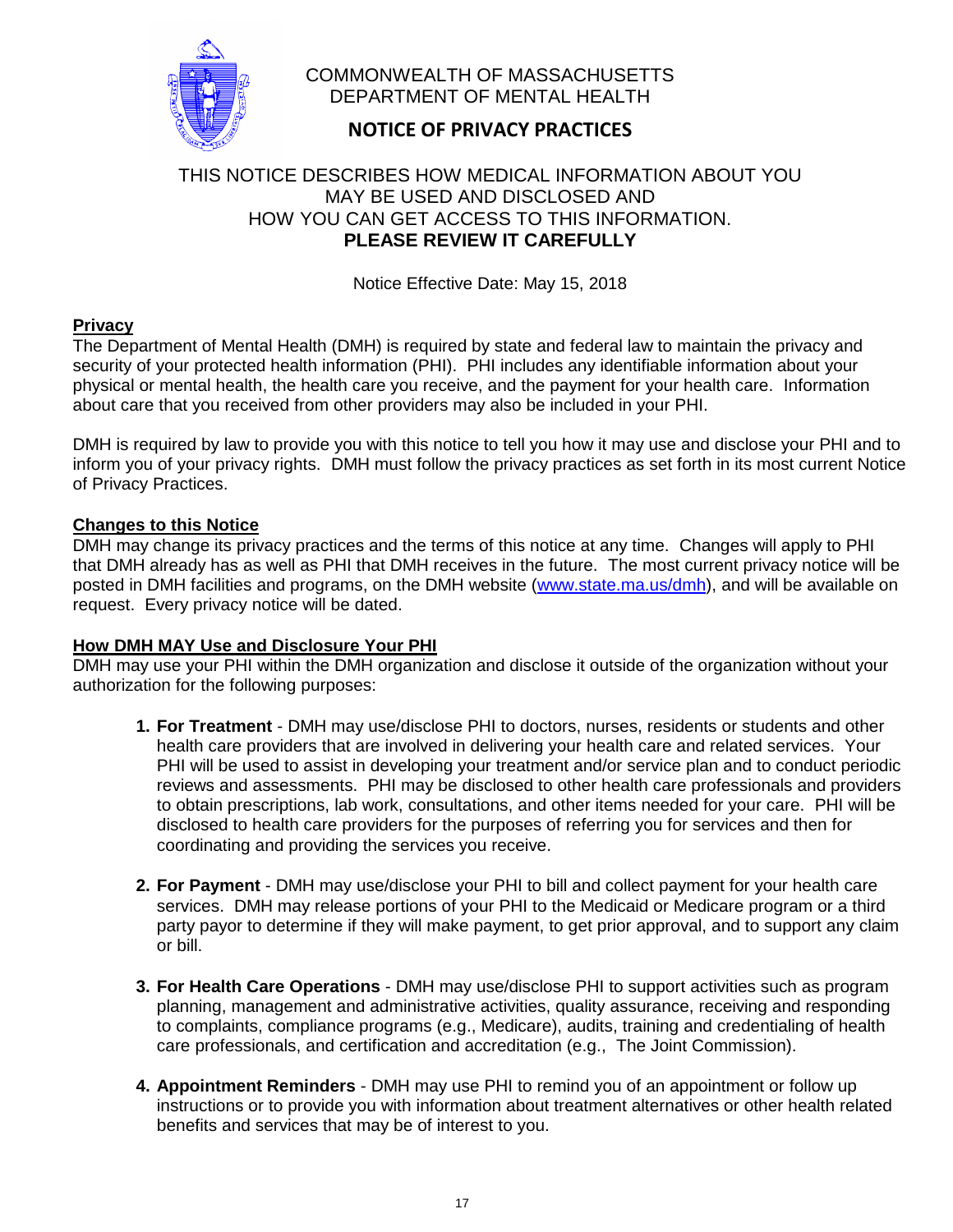- **5. Business Associates**  DMH may use/disclose PHI to contractors, agents and other business associates who need the information to assist DMH with obtaining payment or carrying out its business operations. If DMH discloses your PHI to a business associate, DMH will have a written contract with that business associate to ensure that it also protects your PHI.
- **6. Family and Friends/Clergy** DMH may disclose a limited amount of PHI for the following purposes:
	- **Clergy** If you agree, verbally or otherwise, your religious affiliation may be disclosed to clergy.
	- **To Family, Friends or Others** If you agree or do not object, PHI may be disclosed to persons involved in your care or payment for your care if directly related to their involvement in your care or payment for your care.
- **7. Required by Law -** DMH may use/disclose PHI as required by law, such as to report a felony committed on its premises; pursuant to a court order; to report abuse or neglect, and other situations where DMH is required to make reports and/or disclose PHI pursuant to a statute or regulation.
- **8. Lawsuits and Disputes**  If you bring a legal action or other proceeding against DMH or our employees or agents, we may use and disclose PHI to defend ourselves.
- **9. Other Purposes -** DMH may use/disclose your:
	- For guardianship or commitment proceedings when DMH is a party;
	- For other judicial and administrative proceedings if certain criteria are met;
	- To public health authorities that are to receive reports of abuse or neglect;
	- For research purposes, following strict internal review;
	- To avert a serious and imminent threat to health or safety;
	- To persons involved in your care in an emergency situation if certain criteria are met;
	- To correctional institutions if you are an inmate or you are detained by a law enforcement officer, we may disclose your PHI to the prison officers or law enforcement officers if necessary to provide you with health care, or to maintain safety, security and good order at the place where you are confined;
	- To authorized public health officials for public health activities such as tracking diseases and reporting vital statistics;
	- To government agencies authorized to conduct audits, investigations, and inspections of our facility. These government agencies monitor the operations of the health care system, government benefit programs such as Medicare and Medicaid, and compliance with government regulatory programs and civil rights laws;
	- For workers' compensation claims;
	- For certain specialized government functions if certain criteria are met; and
	- In the unfortunate event of your death, we may disclose your PHI to coroners, medical examiners, funeral directors, and certain organ and tissue procurement organizations.

# **Uses/Disclosures Requiring Written Authorization**

DMH is required to have a written authorization from you or your legally authorized personal representative for uses/disclosures beyond treatment, payment, and health care operations, unless an exception listed above applies. You may cancel an authorization at any time, if you do so in writing. A cancellation will stop future uses/disclosures except to the extent DMH has already acted based upon your authorization.

Authorization is required for most uses and disclosures of psychotherapy notes (these are the notes that certain professional behavioral health providers maintain that record your appointments with them and are not stored in your medical record), certain substance use disorder information, HIV testing or test results, and certain genetic information even if disclosure is being made for treatment, payment, or health care operations purposes as described above.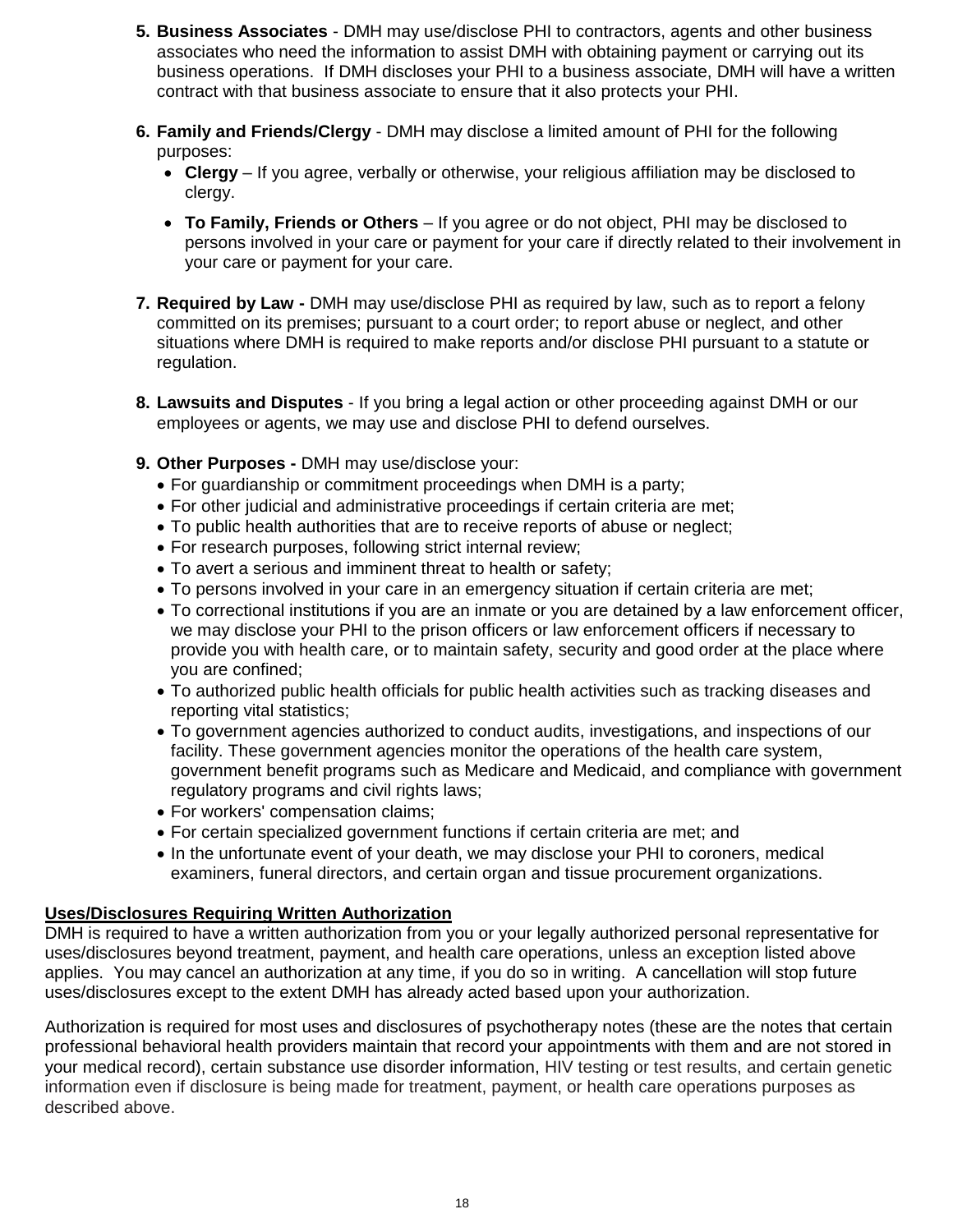Although the following types of uses/disclosures are not contemplated by DMH, we need to inform you that any use or disclosure of PHI for marketing that involves financial remuneration to DMH will require an authorization. Similarly, to sell PHI, DMH must obtain an authorization. DMH will not use or disclose your PHI for fundraising purposes.

# **Your Rights Concerning Your PHI**

You or your legally authorized personal representative has the right to:

- Request that DMH use a specific address or telephone number to contact you. DMH will try to accommodate all reasonable requests.
- Obtain, upon request, a paper copy of this notice or any revision of this notice, even if you agreed to receive it electronically.
- Inspect and request a copy of the PHI used to make decisions about your care. When records are kept electronically, you may request an electronic copy. Access to your records may be restricted in limited circumstances. If DMH denies your request, in whole or in part, you may request that the denial be reviewed. Fees may be charged for copying and mailing. Ordinarily, DMH will respond to your request within 30 days. If additional time is needed to respond, DMH will notify you within the 30 days to explain the reason(s) for the delay and indicate when you can expect a final answer to your request. **This request must be made in writing.**
- Request additions or corrections to your PHI. DMH is not required to agree to such a request. If it does not comply with your request, DMH will tell you why in writing within 60 days and notify you of your specific rights in that event. If additional time is needed to respond, DMH will notify you within the 60 days to explain the reason(s) for the delay and indicate when you can expect a final answer to your request. **This request must be made in writing.**
- Request an accounting of disclosures (up to the past six years) which will identify, in accordance with applicable laws, certain other persons or organizations to which DMH disclosed your PHI and why. An accounting will not include disclosures that were: (1) made to you or your personal representative; (2) authorized or approved by you; (3) made for treatment, payment, and health care operations; and (4) some that were required by law to be made. Ordinarily, DMH will respond to your request within 60 days. If additional time is needed to respond, DMH will notify you within the 60 days to explain the reason(s) for the delay and indicate when you can expect a final answer to your request. **This request must be made in writing.**
- Request that DMH restrict how it uses or discloses your PHI. DMH is not required to agree to such restriction, with the exception that if you, or someone on your behalf, pay for a service or health care item out-of-pocket in full, DMH will agree to not disclose PHI pertaining only to that service or item with your health plan for the purpose of payment or health care operation, unless DMH is otherwise required by law to disclose that PHI. **This request must be made in writing.**

The above requests may be made at or submitted to any DMH facility or office.

#### **Record Retention**

Your individual records will be retained a minimum of 20 years from the last date you receive services from a DMH inpatient facility and/or from DMH operated community services. After that time, your records may be destroyed.

#### **Breach of PHI**

DMH will inform you if a breach of your unsecured PHI occurs.

#### **Complaint**

If you believe that your privacy or privacy rights have been violated, or you want to file a complaint, you may contact: DMH Privacy Officer, Department of Mental Health, 25 Staniford Street, Boston, MA 02114, E-mail: DMHPrivacyOfficer@MassMail.State.MA.US, Phone: 617-626-8160, Fax: 617-626-8242. A complaint must be made in writing.